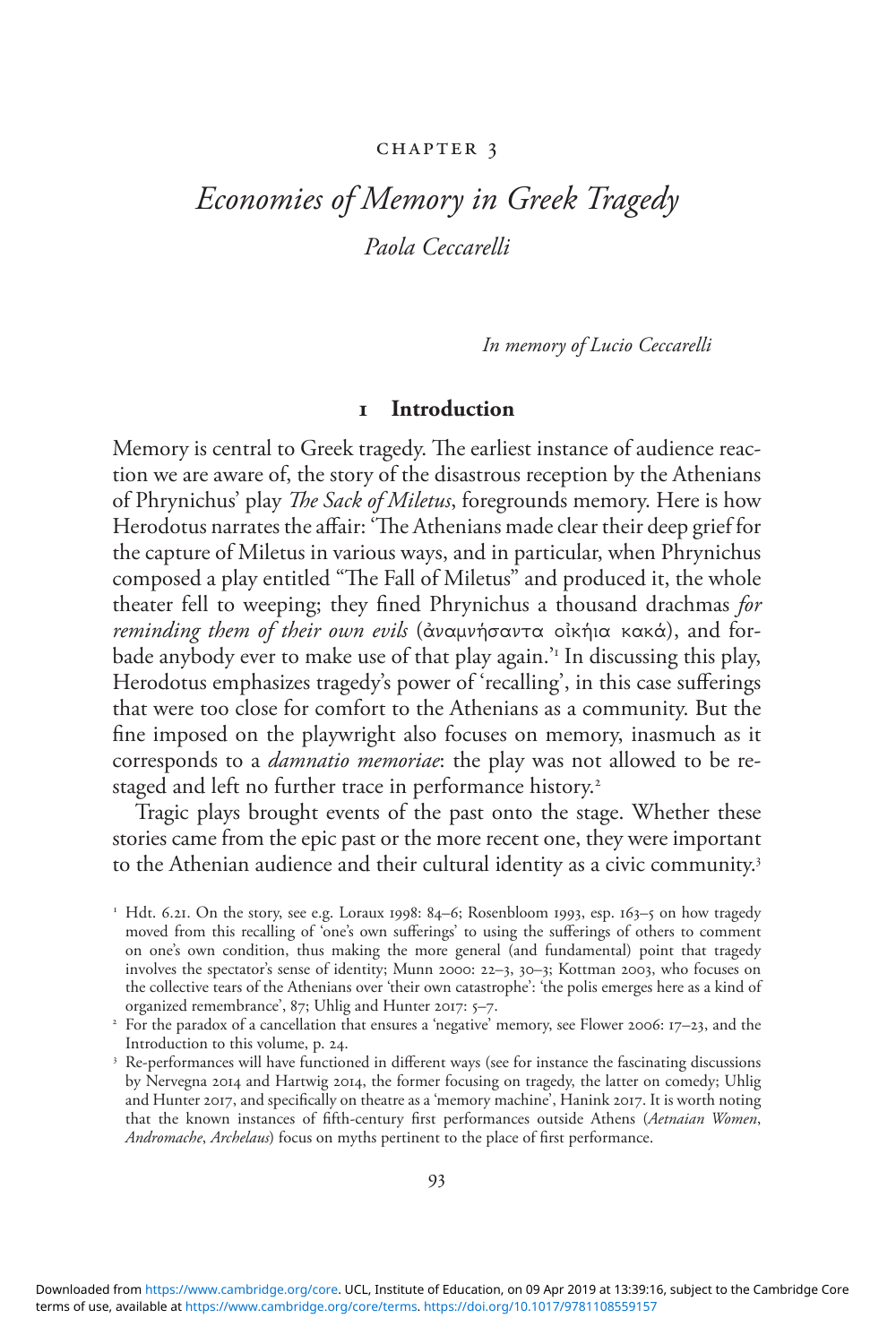These stories, repeated and represented in various contexts, from the tales told to children by their nurses to the tragic and dithyrambic performances that revolved around myths and legends, from the funeral orations over the war- dead to the monuments and paintings that adorned the city, formed part of the cultural memory shared by all Athenians; each play brought these shared memories afresh to the attention of the audience.<sup>4</sup> The comic poet Antiphanes could state, in comparing comedy and tragedy, that the life of tragic poets is easy, since they can rely on existing plots, of which they only need to 'remind' (ύπομνῆσαι) the audience; by contrast, comic poets must each time invent everything anew.<sup>5</sup> Put differently, tragic playwrights could rely on the fact that the mention of a specific hero or place would inevitably conjure images and stories in the minds of the spectators – an important difference to comedy, which of course also operated according to a set of generic conventions but did not in the same way deliberately redeploy familiar material.

 At the same time, it is crucial to emphasize that the common stock of stories on which tragedians drew in fashioning their plays formed the background against which they invented their own versions of the stories: each tragic play offered specific, subtle variations of the same set of well-known stories. Much of the interest for the spectator would have resided in remembering other versions, and wondering about the variations: meaning would arise out of the differences.<sup>6</sup> We are here looking at another kind of memory: not any longer cultural memory of a shared mythical past, but specific recollection by individual spectators of earlier particular narratives and performances referring to that common and culturally shared past. Even though variation was limited by the necessity of conforming to the main lines of the traditional plot, tragedy presented the spectators with potential variation in the narrative recall and dramatic interpretation of a distant past. 7 And some of the departures could be stark and shocking (and

<sup>4</sup> Nurses' stories: Buxton 1994 : 18– 23, and more generally 9– 16 on the plurality of voices and narrators. Funeral oration: Thomas 1989: 196-237 (the 'official tradition'). On the interface between tragedy and funeral oration (and more largely orators' speeches), see the important discussion by Hanink 2013. For a survey of the different 'carriers' of Athenian social memory, see Steinbock 2013b: 48-98.

<sup>&</sup>lt;sup>5</sup> Antiphanes F 189, 1-5 and 17-18, with Burian 1997 (and specifically 183 for the passage of Antiphanes); Taplin 2010.

<sup>&</sup>lt;sup>6</sup> That specific versions, and not a generic plot only, were remembered is clear from Aristophanic paratragedy: the parodies of Euripides' plays *Telephus* or *Palamedes*, to take only two examples, in Aristophanes' *Acharnians* and *Thesmophoriazusae* respectively, make sense only if we assume that the public remembered these specific plays, and not just the overall story. See Milanezi's chapter in this volume.

<sup>7</sup> Aristotle *Poetics,* 1451b17–21. This does not apply to the few plays with a 'historical' subject: here, at least in the case of the first performance, the play is plotted directly against the personal, direct experience of a near past. I discuss the implications of this below.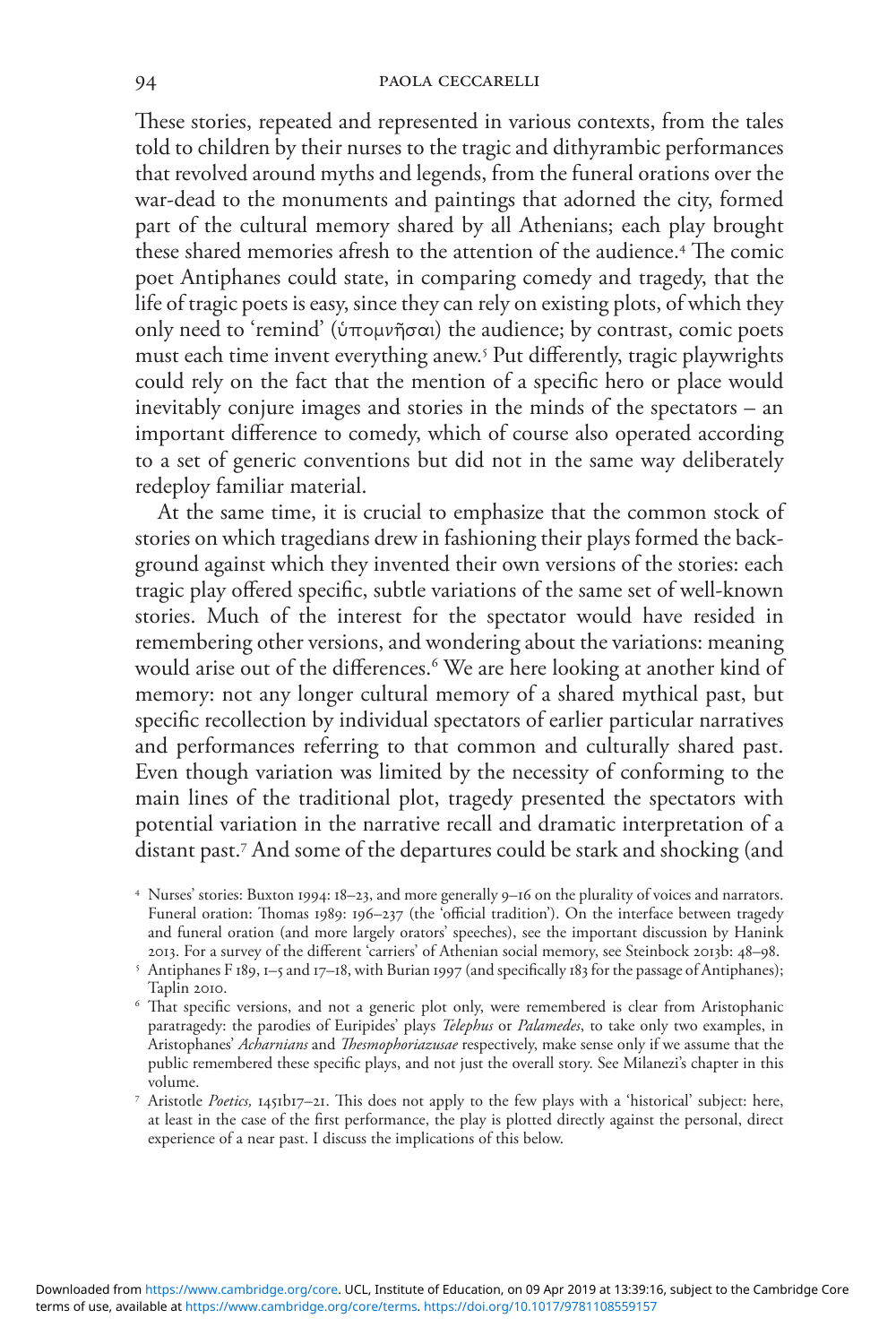then themselves become canonical): it makes a difference to the story of Medea whether the Corinthians or Medea herself murdered her children. Even more important to the Athenians would have been variations on myths that were part of the story of early Athens, such as the war against Eumolpos or the city's intervention in securing the burial of the Seven. 8

Thus, while it is certainly true that tragedy relied on  $-$  and further reinforced – a common shared heritage of collective and cultural memory, tragic performances also must have conveyed a (potentially destabilizing) sense that this shared past could be presented and viewed in different ways, and that new versions, taking their place besides old ones, could potentially alter or even obliterate older variants.<sup>9</sup>

 Furthermore, tragic plays were performed in a ritual festival context that spoke of the present, and to the present. Contemporary events, and the collective and individual memory of such events, formed the background for the understanding of what happened on stage – a process facilitated, in the specific case of Greek tragedy, by the festival context of its performance, with its multiple connections to contemporary events: the display of the tribute of the allies, the parade of the children of the Athenians who had died in war, the presence of the generals, the proclamation of honours for benefactors.<sup>10</sup> As a result, tragic performances in Athens had the potential to play simultaneously on multiple 'memorial' registers: on a shared memory central to the common identity of the community of spectators, whether cultural or collective, whether concerning the mythical or the recent past;<sup>11</sup> and on the specific remembrance of previous performances , which brought with itself an awareness of the fact that cultural memories (the memories of the mythical past) might be presented and shaped in different ways - an awareness that might further have led to questions as to whether also collective memory of recent events might be thus (re)shaped.

 $1$  I here follow Chaniotis 2009: 255–9 in distinguishing between cultural and collective memory: the first refers to shared memories of a past time, mythical, or simply going back in time beyond the experience of the living community; the second, to shared memories of something that is still within the experience of the community.

<sup>&</sup>lt;sup>8</sup> Variations on the Medea story: see Dunn 2000: 15-16, who emphasizes the pointed way in which Euripides alludes to other versions; Mastronarde 2002 : 44– 53; war against Eumolpos and burial of the Seven: Hanink 2013; Steinbock 2013b: 155-210; and below.

<sup>&</sup>lt;sup>9</sup> One might compare the development that led to Hecataeus' statement about the diversity, and consequently ridiculousness, of Greek myths, in the proem to his *Genealogies* (*FGrHist* 1 F 1): cf. Fowler 2001.

<sup>&</sup>lt;sup>10</sup> Goldhill 1987 and 2000; Rhodes 2003; Steinbock 2013b: 59–60. List and discussion of the 'preplay' events in Pickard-Cambridge 1988: 58–63; for the proclamation of honours at the moment of the tragic contest, see Wilson 2009; Ceccarelli 2010.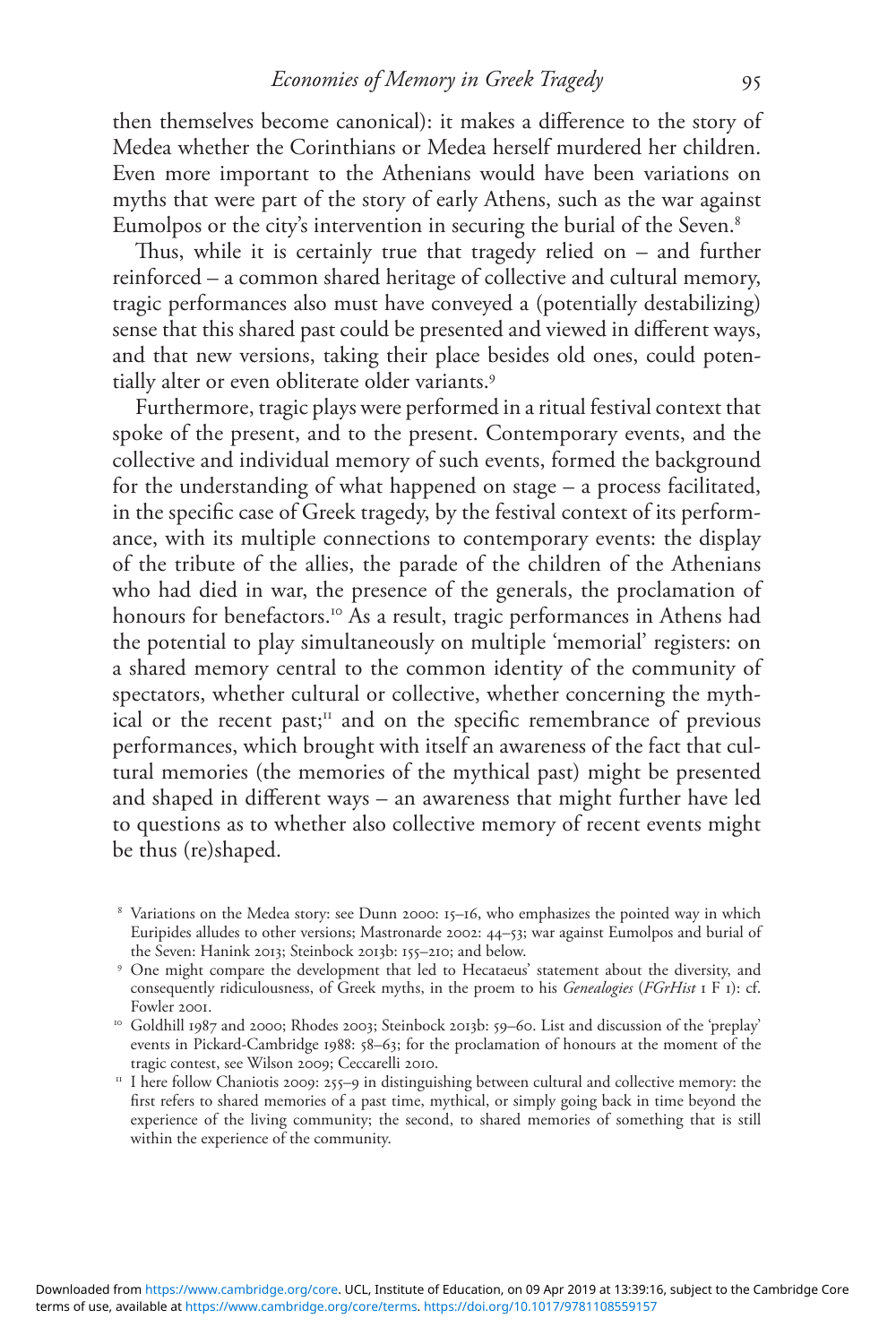The plays themselves are thus interventions in social memory, as Ruth Scodel has brilliantly shown for the *Eumenides*.<sup>12</sup> But this tension between memory and construction (or oblivion) of the past plays itself out also on stage: memory and remembrance, and their counterpart, oblivion, are often discussed and problematized within the plays themselves. Individuals , collectivities and divinities (forces beyond the control of man) remember or forget in various ways.<sup>13</sup>

## **2 Marked and Unmarked Remembering, by Individuals and Groups**

 Memories appear on stage most obviously and frequently in an unmarked way, when characters (as individuals, or as a chorus) relate past events, whether having heard about them from the elders of the community or having witnessed the events in person, as in messenger reports. Thus, the chorus of Theban women remember the story of the house of Laios, and the chorus of old men in Argos remember the departure of the Atreidai for Troy. 14 Similarly, the chorus of old Persians at the opening of Aeschylus' Persians remember those who left, listing them in a catalogue, and continue with a description of the passing of the Hellespont (something the Persian Elders may or may not have seen themselves), as the memory of the warriors who left merges with vague predictions and fears about the future.<sup>15</sup> In such reminiscences there is often a certain indeterminacy, which reflects the fact that these may be mediated, as well as collective, memories; in line with the indeterminacy of these memories, the text usually does not foreground memory itself as a mental faculty.

If the text of a choral ode explicitly reflects on memory, through the use of terms of remembering or oblivion for instance, it does so for a

<sup>&</sup>lt;sup>12</sup> Scodel 2008: 119, 133–8.

<sup>&</sup>lt;sup>13</sup> This manipulation of memory often takes place with reference to writing, whether metaphorical or real: besides Scodel 2008, see Agócs' chapter in this volume; Ceccarelli 2013: 66–87, 187–91, 257–63. For a discussion of memory in tragedy, organized according to the headings of 'human memory', 'divine memory' and 'conscience of destiny', see Simondon 1982: 193–256. Schlesier 2010 focuses on memories associated with Dionysos; Popescu 2014 offers a brief survey.

<sup>&</sup>lt;sup>14</sup> Respectively, Aesch. *Sept.* 766–91; Aesch. *Ag.* 40–83 and 104–257. In the latter passage, the chorus points out that the source of their authority is their age (104–6), which inspires them with the power of singing persuasively; it is thus not 'autoptic' vision (which they could also have claimed) that gives them authority. Cf. Fraenkel 1950 II 59-65, who at 63-4 proposes a comparison with Eur. *Her.* 678 ἔτι τοι γέρων ἀοιδὸς κελαδῶ Μναμοσύναν , 'Old singer that I am, I sing the praise of Mnemosyne'.

<sup>&</sup>lt;sup>15</sup> Aesch. *Pers.* 1–64 and 65–139. The repetition of πόθος, at 133 and 138, is worth noting: the Elders remember, and because they remember they miss the departed warriors.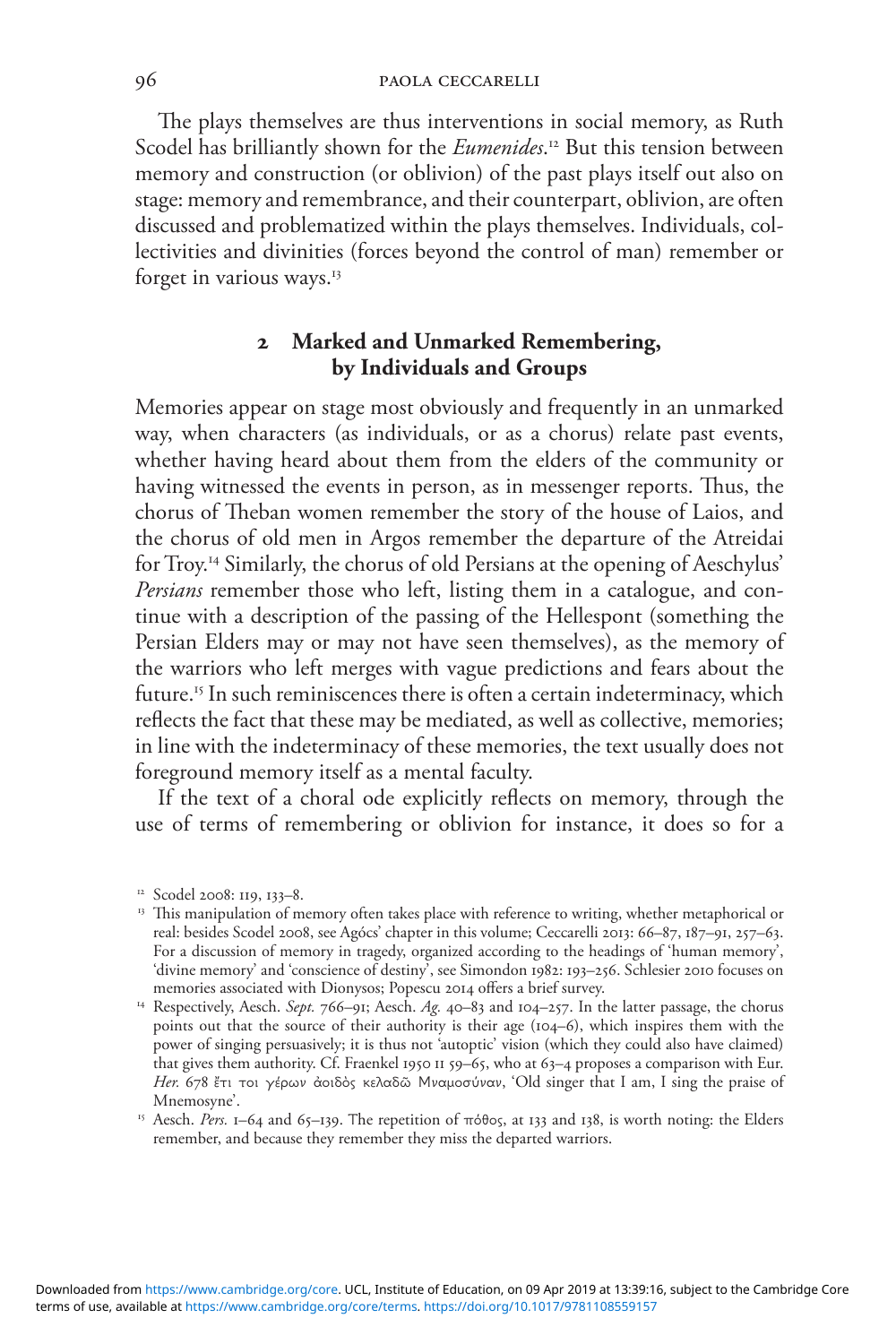particular reason, as in the chorus of the *Agamemnon* . In this play memory appears early on as one of the driving forces of the plot, but not in the words of the chorus. Rather, the chorus quotes someone else – the seer Calchas: 'for there awaits, to arise hereafter, a fearsome, guileful keeper of the house, a Wrath that remembers and will avenge a child' ( μίμνει … μνάμων Μῆνις τεκνόποινος).<sup>16</sup> Here, it is the very ability of the chorus to remember the words of Calchas (rather than simply summarize them) that gives the theme of the 'remembering wrath' such strength: not only does the chorus remember words about remembering (without focusing on this fact), in a 'box in the box' effect that is significant, not least from an illocutionary point of view; it is also the verbatim recall (as opposed to a vague recollection) of the seer's utterance that generates the desired atmosphere of preordained doom.<sup>17</sup>

When specific individuals (as opposed to the chorus) remember, such as messengers who report on events that happened offstage, the assumption seems to be that their memory is reliable;<sup>18</sup> and in most such cases, no vocabulary specific to memory and remembrance, or conversely forgetting, is used. When references to remembering appear, they are mostly self-reflections by the individual narrating, meant to explicate his personal relationship to the narrative. A good example of this pointed reference to remembering occurs in Aeschylus' *Persians*. The messenger opens his narrative of the events at Salamis by stressing that his account is based on what he saw, and not on the reports of others ( 266); he continues by emphasizing the pain that recalling the events causes him (285: φεῦ, τῶν Ἀθηνῶν ὡς στένω μεμνημένος ). At this point the chorus intervenes, encouraging him (and, by extension, everyone) to remember Athens (μεμνῆσθαί τοι πάρα) and, more specifically, how many Persian women have lost their husbands.<sup>19</sup> Following these words and those of the queen,

- <sup>16</sup> Aesch. *Ag.* 155, a very marked alliteration emphasizing the connection (possibly also etymological: cf. Muellner 1996: 177–95) between persistent memory and wrath/vengeance/retribution. On this prophecy, see Goldhill 2004: 74–8. Zeitlin and Goldhill both emphasize how the memory of the sacrifice of Iphigenia pervades the play, both as cause of its development, and as a model for the other murders.
- <sup>17</sup> Precision here implies reliability. Like prophecy, curses and oaths derive much of their power from being performed with precision, in the appropriate performative context: see Fletcher 2012.
- <sup>18</sup> On messenger speeches in tragedy, cf. Barrett 2002; for cases that go against the norm (emphasizing a self-reflexive element and attention to memory), see 194-8, and my discussion below. Scodel 2008 offers an insightful discussion of the herald's report in Aeschylus' *Agamemnon*, which reveals it as a self- conscious attempt at controlling memory.
- <sup>19</sup> On 'memory' as one of the important themes of *Persians*, see Hall 1996: 1, who does however not elaborate. Herodotus narrates that after the destruction of Sardis, Darius asked Zeus to grant him vengeance over the Athenians, and charged a servant to repeat three times, whenever dinner was served, 'Master, remember the Athenians' ( δέσποτα , μέμνεο τῶν Ἀθηναίων , Hdt. 5.105.2), a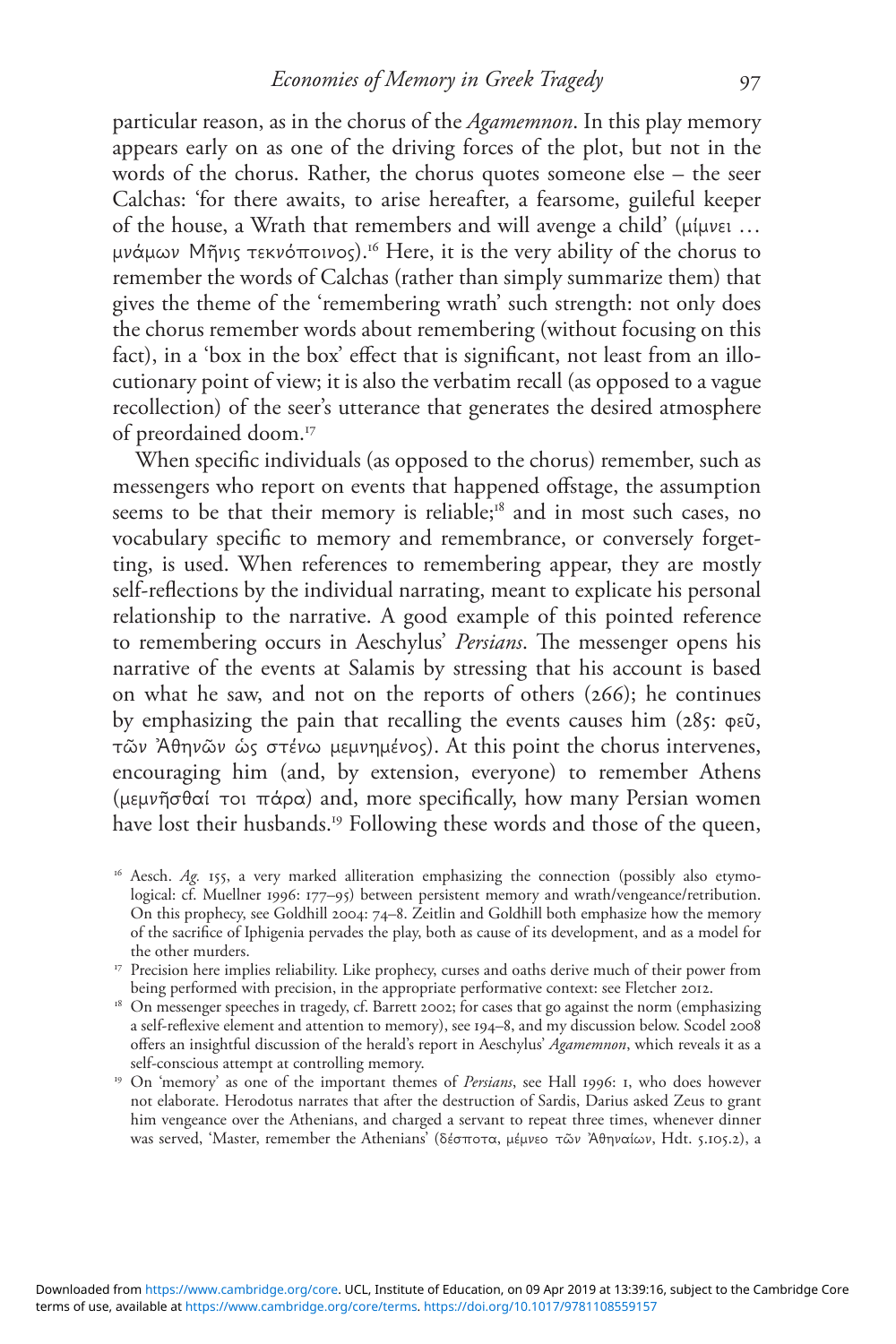the messenger indeed launches into an enumeration of the noble Persians who died, an enumeration which he closes again with a 'selective memory' statement: 'That much I mention about the commanders (τοσόνδε ταγῶν νῦν ὑπεμνήσθην πέρι, 329); but of our many evil losses I report but few.<sup>220</sup> In his second, extended three-part narrative  $(353-432, 447-71, 304480-$ 514), a narrative which answers direct requests for information by the queen, the messenger simply recounts events; he again concludes with a self- refl exive statement, stating that what has been told is true ( ταῦτ᾽ ἔστ᾽ ἀληθῆ), but that he has omitted many of the evils inflicted by the god upon the Persians  $(513-14)$ . The references to recollection made by the messenger emphasize the authority and correctness of the account given, highlight the effect of remembering on himself, and underscore the distance between his narrative (based on his memory of the events) and the events themselves. What the audiences (internal and external) hear is an explicitly selective account, which therefore leaves open to contemporaries and eyewitnesses (the external audience) the possibility to activate their own memories of the events to fill in the gaps.

This is how most messenger reports in tragedy function; but there are instances where a wedge presents itself, explicitly, between the events and their recalling and retelling by the messenger. This is what happens for instance at the end of Sophocles' *Oedipus Tyrannus*. The messenger who informs the chorus of Jocasta's death and Oedipus' own blinding begins by stating that the chorus (and the spectators) will be spared the worst of the suffering, because they do not see the events (literally, 'because the spectacle is absent', ή γὰρ ὄψις οὐ πάρα, 1238); 'but equally, so far as my memory serves ( ὅσον γε κἀν ἐμοὶ μνήμης ἔνι , 1239 ), you will learn the sufferings of that unhappy woman'. Memory and the words of the messenger are what allows a knowledge of the events; but at the same time, the messenger's words make clear how much the events are mediated by his memory, and so how selective his report will, by necessity, be.<sup>21</sup>

story that is referred back to in the sixth book, as a prelude to Marathon: 'The Persian was going about his own business, for his servant was constantly reminding him to remember the Athenians' ( ἀναμιμνήσκοντός τε αἰεὶ τοῦ θεράποντος μεμνῆσθαί μιν τῶν Ἀθηναίων , Hdt. 6. 94). We may have in this story an early instance of reception of the 'memory theme' of the *Persians* .

- <sup>20</sup> Of course the ultimate model for any report in which the messenger, on the verge of starting on a catalogue, states that he will mention 'but a few' is the epic singer's invocation to the Muses, Hom. *Il.* 2.484-93.
- <sup>21</sup> Barrett 2002: 196–7 points out that 'in emphasizing his own mediating function in the constitution of his narrative, the *exangelos* marks his report as selective, flawed, and unconventional'. See also Segal 1995: 156: 'The emphasis on memory is striking when one considers how much memory in the play has distorted the recollection of the past. Jocasta, Oedipus, and the Old Herdsman have all shown highly selective memories' (1057, 1131; cf. 870-1).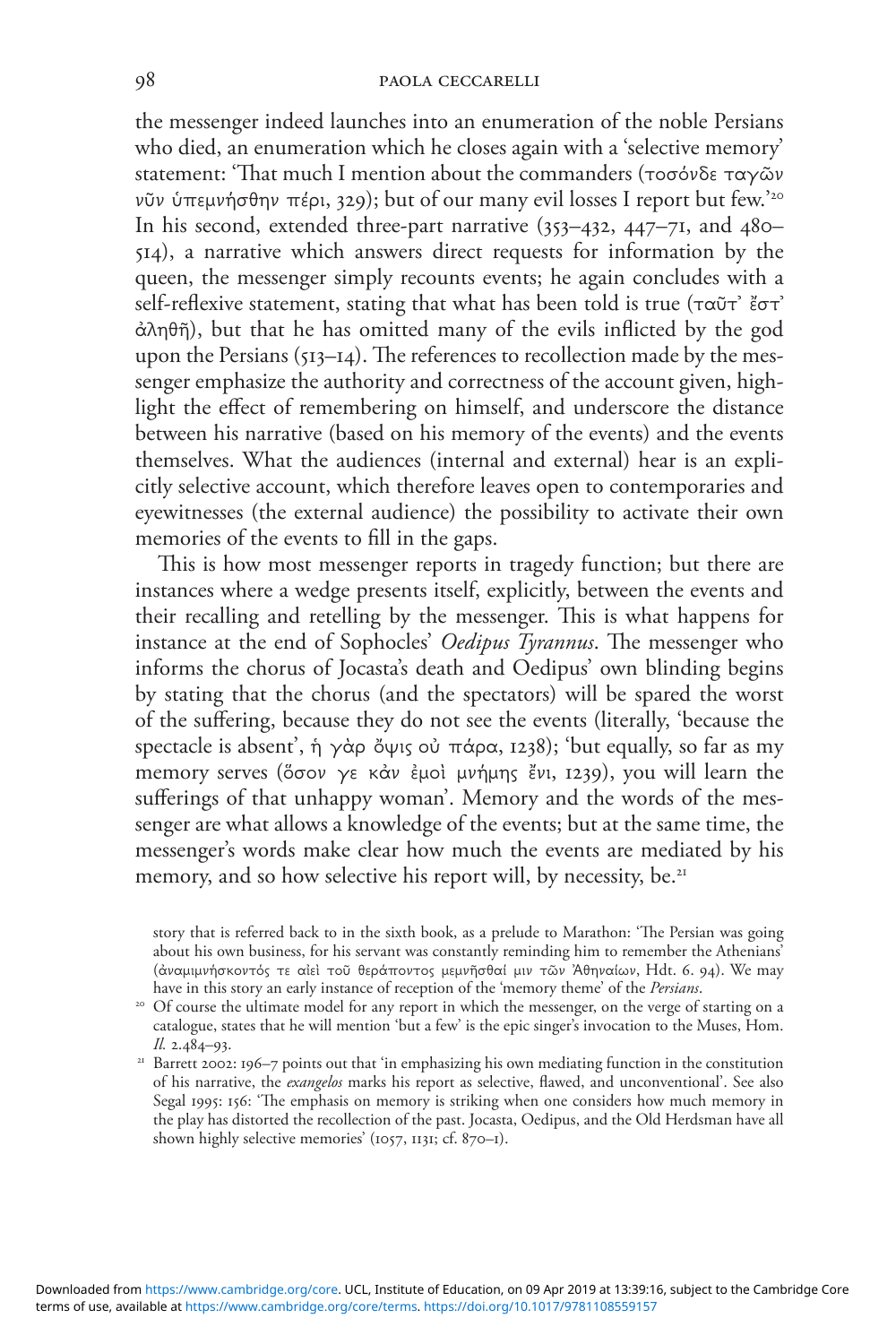Most of the remaining explicit references to memory involve requests to remember some past events, thus setting up the space for a narrative development, or orders to bear in mind instructions in the future.<sup>22</sup> But designating something in the past as explicitly 'worthy of memory' may also have the pointed, specific purpose to remove it from the dynamics of memorial flux. This happens to be the case when some form of temporally deferred reciprocity is at stake. For if a debt for services rendered is not paid off instantly, the two parties inevitably rely on some kind of memory of the initially extended favour. A system of either interpersonal or generalized reciprocities relies for its proper functioning not just on trust, accountability and a commitment to a sense of distributive justice, but also on a remembrance of things past, which underwrites both the 'credit' of the benefactor, who (we may assume) is strongly invested in a precise and authentic recollection of his deeds, and the 'debt' of the beneficiary, who may (for obvious reasons) be less inclined to keep an accurate account of services received fresh and foremost in mind. The maintenance – or, conversely, unavailability – of a consensual memory of specific events thus has significant socio-political implications, and in what follows I want to explore with reference to a particularly striking example each from Sophocles and Euripides what can happen when the latent tension between the investment in reliable remembrance and the forces of flux or indeed oblivion explodes on stage. I will conclude by briefly mapping tragedy's negotiation of this issue (and the trajectory that can arguably be traced from Sophocles to Euripides) against more general developments in fifth-century Athenian culture.

### **3 Memory and Failed Reciprocities in Sophocles'** *Ajax*

The play opens with a conversation between Odysseus and Athena, concerning very recent events: the identity of the person who has slaughtered the cattle of the Achaean army and the reason why this has been done. What has happened is worked out without any explicit references to memory. This turns out to be programmatic: throughout the play, there is a sharp division between Ajax and his circle on the one hand and the Argive commanders on the other, a division only marginally mediated by

 22 Remembrance as trigger for action: much of Sophocles' *Oedipus Tyrannus* functions in this way. Instructions: for instance Aesch. *Cho.* 680–2, the (invented) instructions of Strophios to Orestes, delivered by Orestes himself: 'Stranger, since in any case you are bound for Argos, keep my message in mind most faithfully (πανδίκως μεμνημένος) and tell his parents Orestes is dead.' Remembrance of a painful past: Soph. *Phil.* 1169. See Simondon 1982 , passim.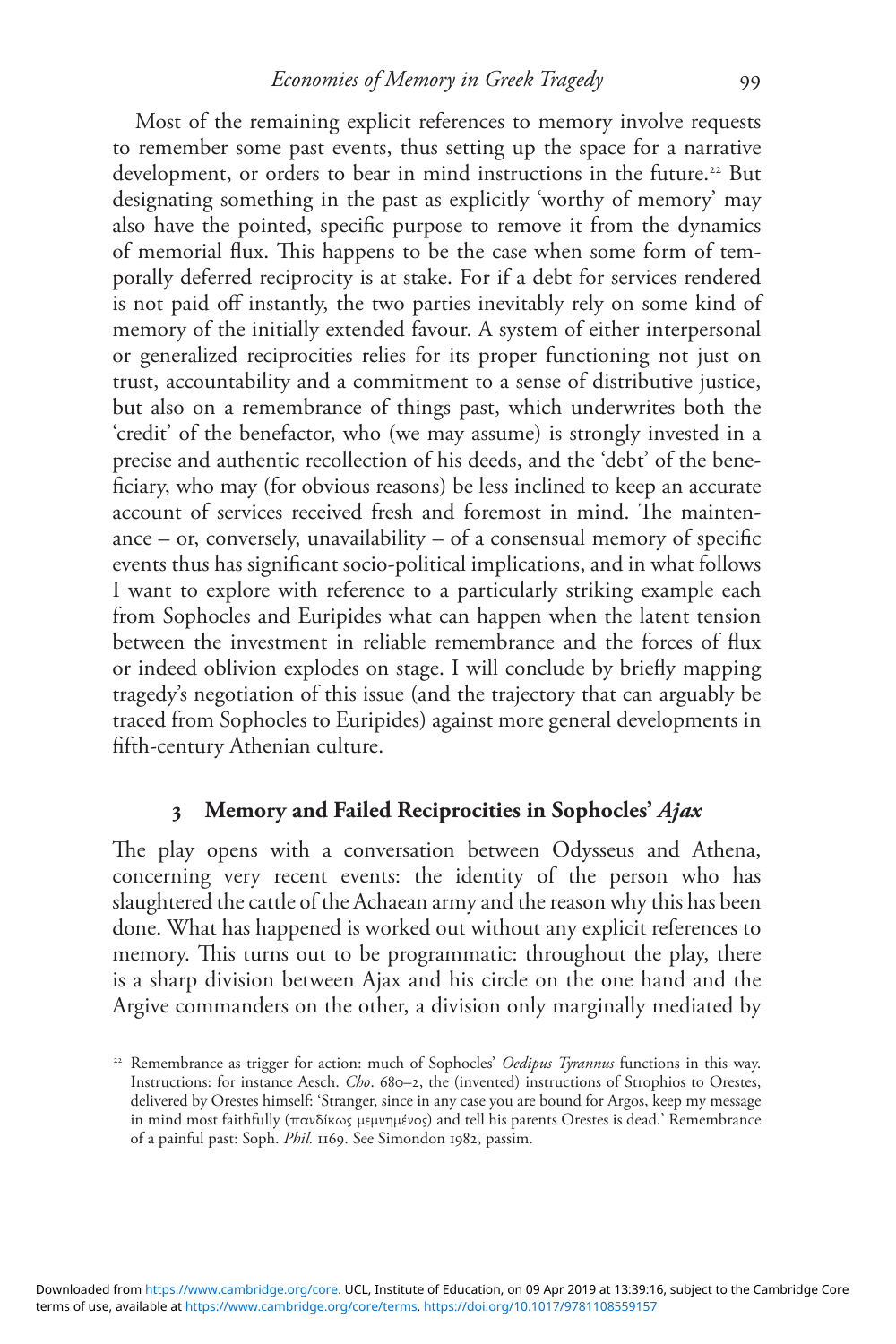Odysseus at the end; and, as it turns out, most references to the past (and pointedly, all references to memory except one) are made by Ajax and his circle. Thus, when Ajax comes to himself and realises what he has done, he obsessively contrasts his recent actions with his earlier deeds during the war and those of his father, also at Troy; Tecmessa similarly contrasts Ajax's present situation with the past. 23 In contrast to this investment in the past, their adversaries, the Atreidae, seem to live entirely in the present – a present in which, Ajax states, there is no place left for him.

The first to play the memory card is Tecmessa. In her attempt to convince Ajax that death is not the only choice left to him, she retells her own story, mentions Ajax's father, mother and young son, and eventually comes back to herself and her utter dependence on Ajax  $(485-524)$ .<sup>24</sup> At this point, at the end of her speech, she explicitly foregrounds remembrance, linking it to reciprocity (*charis*) and nobility (*eugeneia*):

> ἀλλ ' ἴσχε κἀμοῦ μνῆστιν · ἀνδρί τοι χρεὼν μνήμην προσεῖναι, τερπνὸν εἴ τί που πάθοι. χάρις χάριν γάρ ἐστιν ἡ τίκτουσ ' ἀεί · ὅτου δ ' ἀπορρεῖ μνῆστις εὖ πεπονθότος , οὐκ ἂν γένοιτ ' ἔθ ' οὗτος εὐγενὴς ἀνήρ .

Think of me also; a man should keep it in his memory, should some pleasure come his way; for it is always a kindness that begets a kindness; and if a man allows the memory of a kindness to slip away, he can no longer be accounted a noble man. (vv.  $520-4$ )

Tecmessa's speech here is highly wrought - and places memory (and reciprocities dependent on memory) left, right and centre. The rare term *mnēstis* appears twice, in the same position, yet with antithetical force, at the beginning and at the end of Tecmessa's appeal:<sup>25</sup> in 520, she

 $23$  At vv. 364–6, 372–6, 405–7, 414–17, Ajax contrasts the past and present situation; in his first great speech, vv. 430– 80, he adds the comparison with his own father's deeds. Tecmessa emphasizes the changed behaviour of Ajax (he cries, something he would not have done before: 317–22; he speaks words that in time past he would never have spoken, 410–11). For the *Ajax*, I follow the text and translation (with occasional modification) of Lloyd-Jones in the Loeb Classical Library.

<sup>&</sup>lt;sup>24</sup> In a scene and with words that are closely modelled on the encounter and conversation between Hector and Andromache in *Iliad* 6, and that thus set up Ajax as an anti- Hector (and eventually an anti-Achilles): splendid discussion in Winnington-Ingram 1980: 15-19.

<sup>&</sup>lt;sup>25</sup> μνῆστις appears in one of Odysseus' deceitful speeches, in a formulation typical of the Homeric 'behavioural memory', as the hero asserts that 'we did not have any thought of supper' ( οὐδέ τις ήμῖν δόρπου μνῆστις ἔη, *Od*. 13.280); in Alcman, fr. 118 *PMGF*/175 Calame (a fragment deprived of context: ἔστι παρέντων μνᾶστιν † ἐπιθέσθαι , 'we may (preserve?) the memory of those who were present'); in Simonides' epigram for the Fallen at the Thermopylae (531 *PMG*); in Herodotus 7.158 (in Gelon's speech, in a context of disregarded reciprocity); note also Soph. *Trach.* 108: εὔμναστον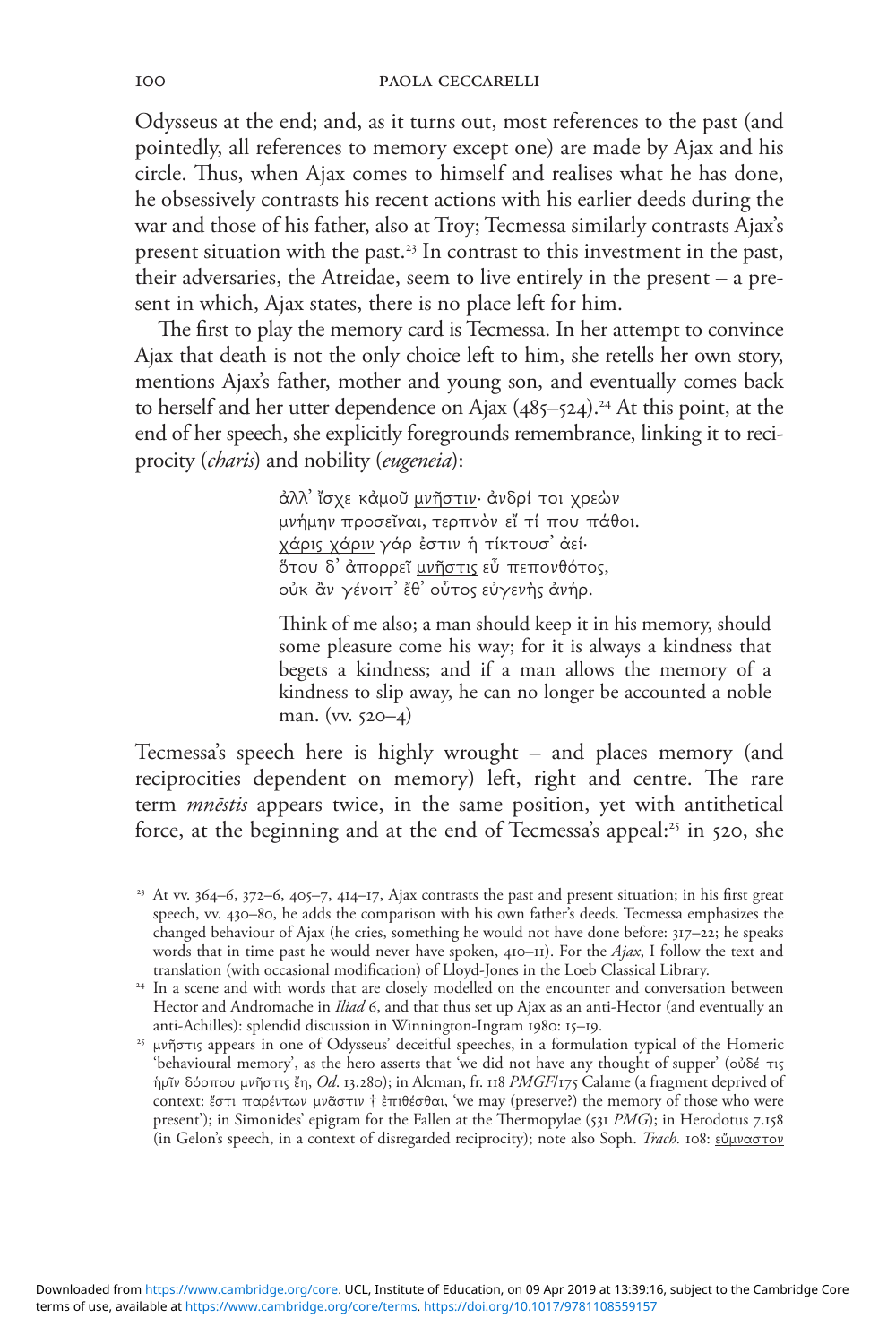admonishes Ajax to keep his *mnēstis* of her intact; in 523, she reflects on the dire consequences that ensue for someone unwilling or unable to cultivate *mnēstis* – and specifically *mnēstis* of services received – properly. The repetition and emphatic positioning ensure that the audience will recall this particular passage when the noun recurs later on in the play. The two uses of *mnēstis* frame references to memory (521: μνήμην) and gratitude ( 522, in pointed polyptoton: χάρις χάριν ), which, exactly like memory, creates links between people.<sup>26</sup> This is an appeal particularly appropriate to someone like Ajax, who is angry at what he perceives to be the ingratitude of the Greeks.<sup>27</sup>

 Furthermore, the passage itself is closely linked to other parts of the play, by both content and terminological allusions. Tecmessa is here deftly reusing what had been Ajax's own conclusion: just a few verses earlier, after examining his options, Ajax had concluded that 'a noble man can only either live with honour or die a honourable death' (479–80: ἀλλ' ἤ καλῶς ζῆν ἢ καλῶς τεθνηκέναι | τὸν εὐγενῆ χρή). Tecmessa picks up on the notion of 'noble man' (εὐγενὴς ἀνήρ) but tries to redefine it: for her, a noble man is someone implicated in a network of reciprocities who does not allow the memory of a received kindness to slip away. The play itself enacts such a network of reciprocities through allusive echoes between this passage and other parts of the play. The chorus had introduced Tecmessa's speech by emphasizing the importance of listening to friends (δὸς ἀνδράσι φίλοις | γνώμης κρατῆσαι , 'allow your friends to rule your judgment', vv.  $483-4$ ). But the emphasis on the bonds of φιλία, friendship, between the members of Ajax's circle (the chorus, Tecmessa, Teucer and Eurysaces, Ajax himself, who does initially address the chorus as φίλοι, although in the course of the play Ajax retires more and more into himself) runs throughout the play; 28 it is highlighted *e contrario* by Ajax's liminal death in a secluded space, alone.

ἀνδρὸς δεῖμα. After the fifth century, it is found mostly in epic poetry (four times in Apollonius Rhodius, twice in Nicander, once in Quintus of Smyrne, seventeen times in Nonnius); once in Theocritus 28.23; and in some poems of the *Anthologia Graeca*.

- <sup>27</sup> The connection between *charis* and memory is traditional, and already attested in Hesiod, *Theog.* 503 (άπεμνήσαντο χάριν εὐεργεσιάων) and Theognis 101-12: see Finglass 2011: 288, with further references, and the Introduction to this volume, pp. 30–2. Within Sophocles' plays, one may compare *OC* 779; extensive discussion in Simondon 1982: 193-222, who notes how the verb ἀπορρεῖ, literally 'flows away', conveys the image of time passing.
- <sup>28</sup> The contrast between friends and enemies (φίλος vs ἐχθρός) and the frequent reference to the relationship between father and sons are important themes of the play (see Finglass 2011:  $55-6$ ). They can both be subsumed in the larger topic of *charis*, reciprocity. The notion is mooted by the chorus

<sup>&</sup>lt;sup>26</sup> The fact that the *charis* alluded to by Tecmessa here has an 'erotic edge' (Finglass 2011: 289, with parallels) does not make her reflection less universal.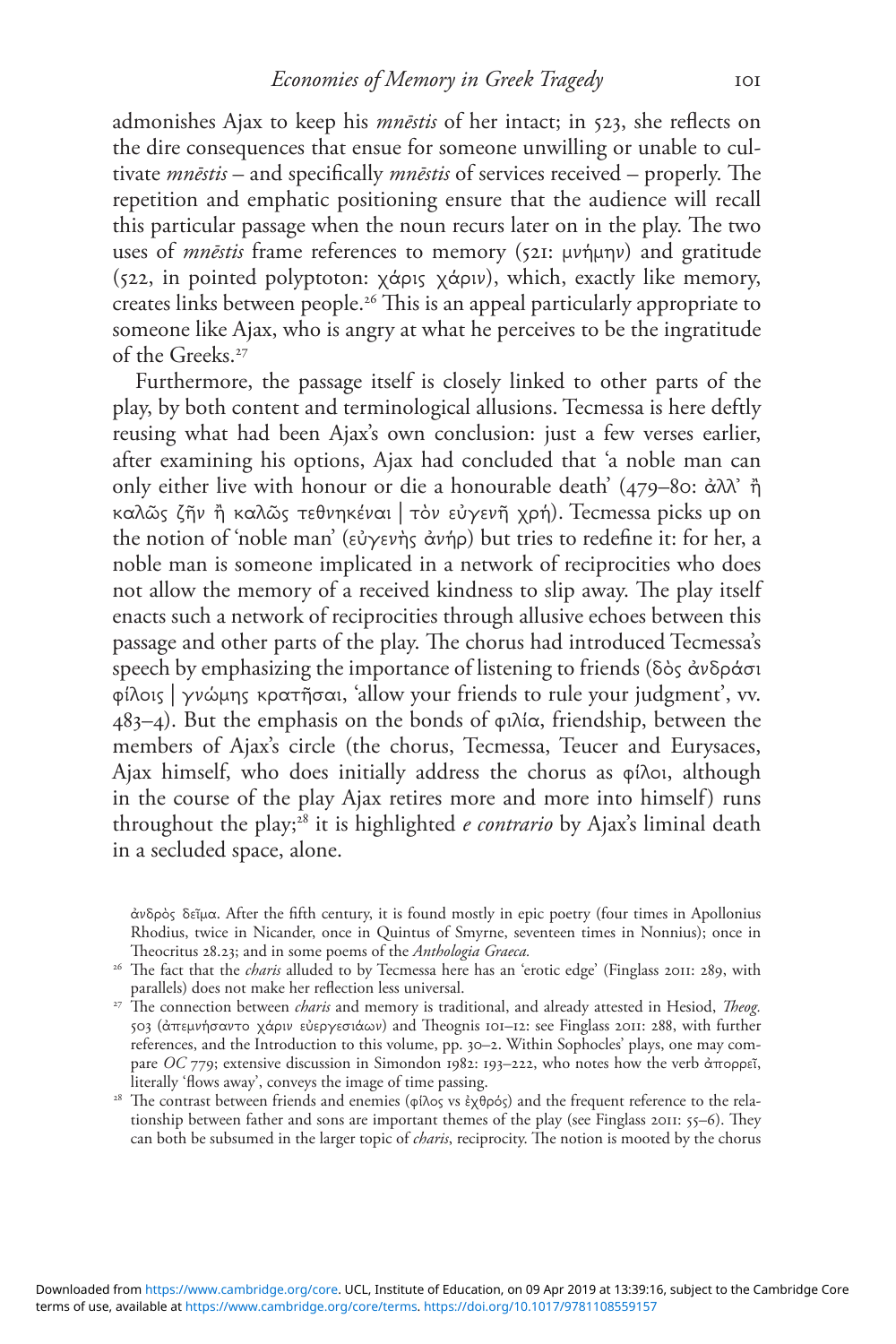Tecmessa's words work only in part: they do not suffice to deter Ajax from his chosen path, but they remind him of his closest kin: he calls for his son, and while holding him he entrusts him to the protection of his own brother Teucer and of the warriors that accompanied him to Troy from Salamis. Even while he proposes to sever the bonds that connected him to his family ( χωρὶς ὄντ᾽ ἐμοῦ , 'even though you are without me', 561), Ajax ensures that the chorus will relay his command to Teucer, to bring the boy home, to their father Telamon and Ajax's mother Eriboea, in what he explicitly calls a 'charge of gratitude' that he lays on them ( $\kappa$ οινὴν ... χάριν, 566).<sup>29</sup> This reflection on the bonds created by friendship informs also the following words by the chorus: faced with Ajax's determination, the chorus lament the hero's sufferings, but also the further sufferings that he will cause, emphasizing first the grief that Ajax's madness is giving 'his friends' ( $\phi$ ίλοις, 615), and then the grief it will cause his mother and father (624– 35). Between the mention of their own grief and that of the parents, the chorus manage to squeeze in a pointed remark on those who are mindless of Ajax's services, the Atreidai:

 the deeds of greatest valour done earlier by his hands have been let drop, having won no friendship from men incapable of friendship ( τὰ πρὶν δ᾽ἔργα χεροῖν | μεγίστας ἀρετᾶς | ἄφιλα παρ᾽ ἀφίλοις ἔπεσ᾽ ἔπεσε , 616– 19). 30

The second time memory features prominently and explicitly in the play is in the chorus' song after Ajax's second speech, the deceitful speech in which the hero pretends to reconsider. In this speech, Ajax pretends to have changed his views, in light of the fact that nothing is beyond expectation in the long and countless time:

I have lately (ἀρτίως) learned that our enemy (ἔχθρὸς) must be hated as one who will sometime become a friend (ώς καὶ φιλήσων αὖθις), and in helping a friend ( $\phi$ ίλον) I shall aim to assist him as one assists a man who will not remain a friend forever (ώς αἰὲν οὐ μενοῦντα), since for most mortals the harbour of friendship cannot be trusted (ἄπιστός ἔσθ' ἑταιρείας λιμήν).  $(678-83)$ .

early on, in their statement that 'little men are best supported by the great, and the great by smaller men' (vv. 160– 1). In- depth treatment of φιλία and enmity in the *Ajax* in Blundell 1989 : 60– 105.

<sup>29</sup> Indeed, when Teucer gives orders for the rescue of Eurysaces, at vv. 990-1, the chorus will remember Ajax's request, just as it is being taken care of.

<sup>&</sup>lt;sup>30</sup> Finglass 2011: 320 draws attention to the polyptoton ἄφιλα παρ'ἀφίλοις, which recalls (and might have done so for the audience) an earlier one by Tecmessa, also emphasizing commonality and reciprocity, at 265–7: 'would you prefer, if given a choice, to grieve your friends (φίλους) but enjoy happiness yourself, or to join in sorrow with your companions ( κοινὸς ἐν κοινοῖσι λυπεῖσθαι )?'.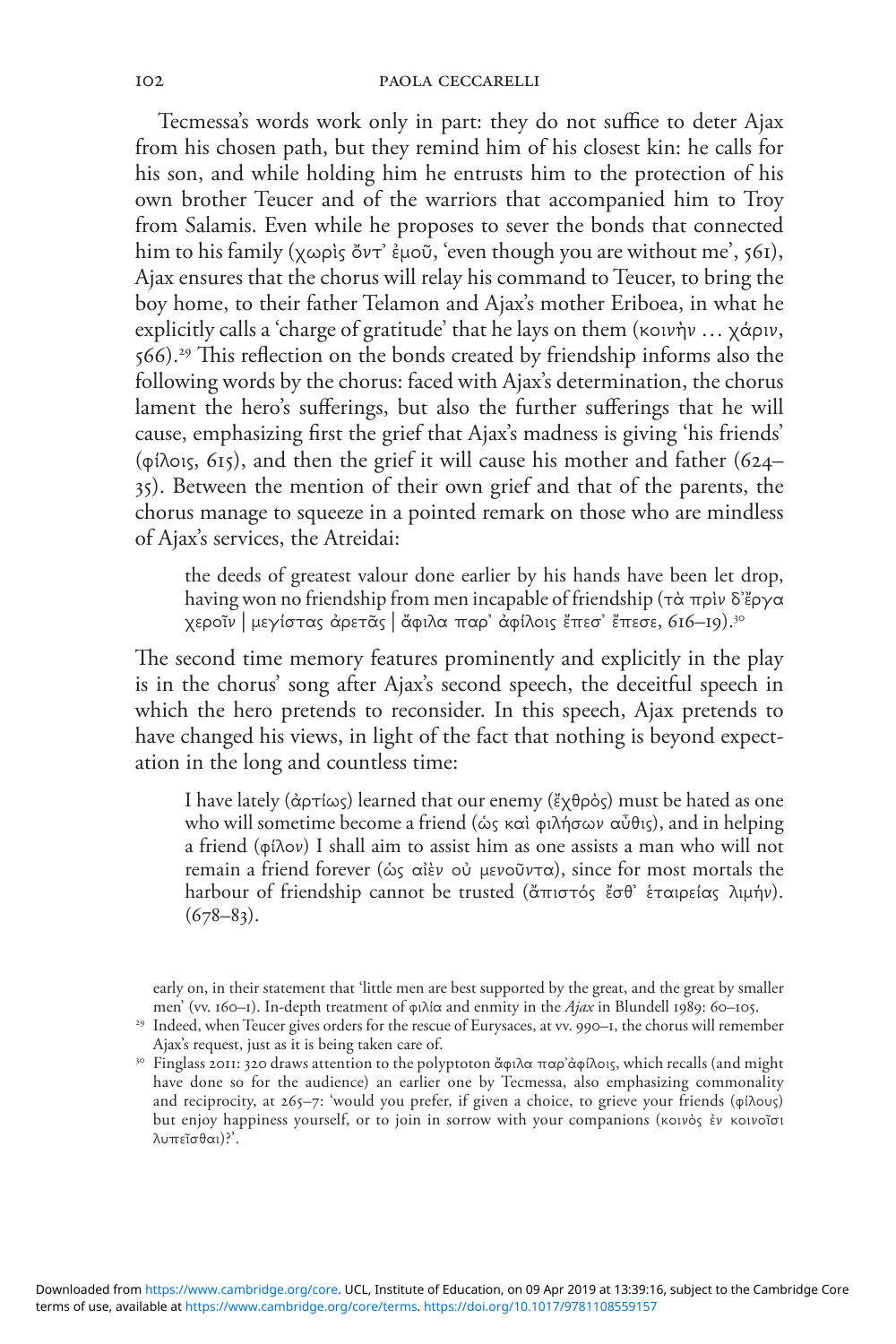Ajax here presents traditional notions on the changeability of life; the chorus is overjoyed at this sudden change of attitude, a change that clashes with all they (and tradition) knew about the hero.<sup>31</sup> And so, the chorus sings,

Now it is my wish to dance! ... Ah, now once more, now, o Zeus, can the bright light of day shine upon the swift ships that glide over the sea, now that Ajax once more forgets his pain ( ότ' Αΐας λαθίπονος πάλιν), and has fulfilled the ordinances of the gods with all their sacrifices, doing them reverence with all obedience. All things are withered by mighty time ( $πανθ<sup>3</sup>δ$ μέγας χρόνος μαραίνει); and I would say that nothing was unpredictable, now that Ajax, beyond our hopes, has repented (μετανεγνώσθη) of his anger against the son of Atreus and his great quarrel. (701-18)

The perceived change in Ajax's disposition is emphasized in multiple ways: by the use of the rare term λαθίπονος , joined with πάλιν (once again: but here, it means that Ajax is back to what he was before); by the declaration that Ajax has repented; and possibly by the fact that the chorus ends their song with a reference to all-consuming time, the very topic with which Ajax had opened his own speech (άπανθ' ὁ μακρὸς κἀναρίθμητος χρόνος | φύει τ᾽ἄδηλα καὶ φανέντα κρύπτεται , 645– 6), reinforcing the message of fluidity and changeability that seems to pervade this part of the play. $32$ 

As it turns out, Ajax has not forgotten  $-$  the first inkling of the trouble to come emerges in the following scene, which involves the arrival of a messenger, announcing the arrival of Teucer, and the chorus. When he hears that Ajax has left, the messenger, answering to the chorus, reports the words exchanged between Teucer and Calchas. This is a case of normal, unmarked recalling, where the messenger derives his authority from the fact that he was present at the scene, as in numerous messenger speeches.<sup>33</sup> And yet, this normal recalling shifts very quickly

<sup>&</sup>lt;sup>31</sup> In *Odyssey* 11. 543–6 Ajax is described as staying alone, full of wrath, even in Hades, for having lost the contest for the weapons of Hector. For parallels to the image of friendship as a harbour, see Finglass 2011: 339 (Theognis 113-14 is particularly relevant here).

<sup>&</sup>lt;sup>32</sup> The mention of the grievous anger of the goddess (μῆνιν βαρεῖαν, 656), and even more Ajax's decision to bury Hector's sword in the ground so that no one may ever see it again  $(657-63)$  are however pointers in the other direction. Knox 1961:  $3-4$  and n. 11 highlights the similarities between Sophocles' *Ajax* and *Oedipus at Colonus* for what concerns the status of men, gods and the passing of time. Memory and remembrance indeed play a central role in that play as well. To the passages listed by Knox, one can add the striking way in which Theseus discusses Oedipus' request of being buried in Athens: 'You ask for life's last service; but for all between you have no memory , or no care' ( τὰ δ ' ἐν μέσῳ ἢ λῆστιν ἴσχεις ἢ δι ' οὐδενὸς ποιῇ , Soph. *OC* 583– 4); in his further reply, Th eseus will point out that Oedipus asks for a *charis* .

<sup>33</sup> v. 748: τοσοῦτον οἶδα καὶ παρὼν ἐνέτυχον. Cf. Barrett (2002) 74-5, and discussion above.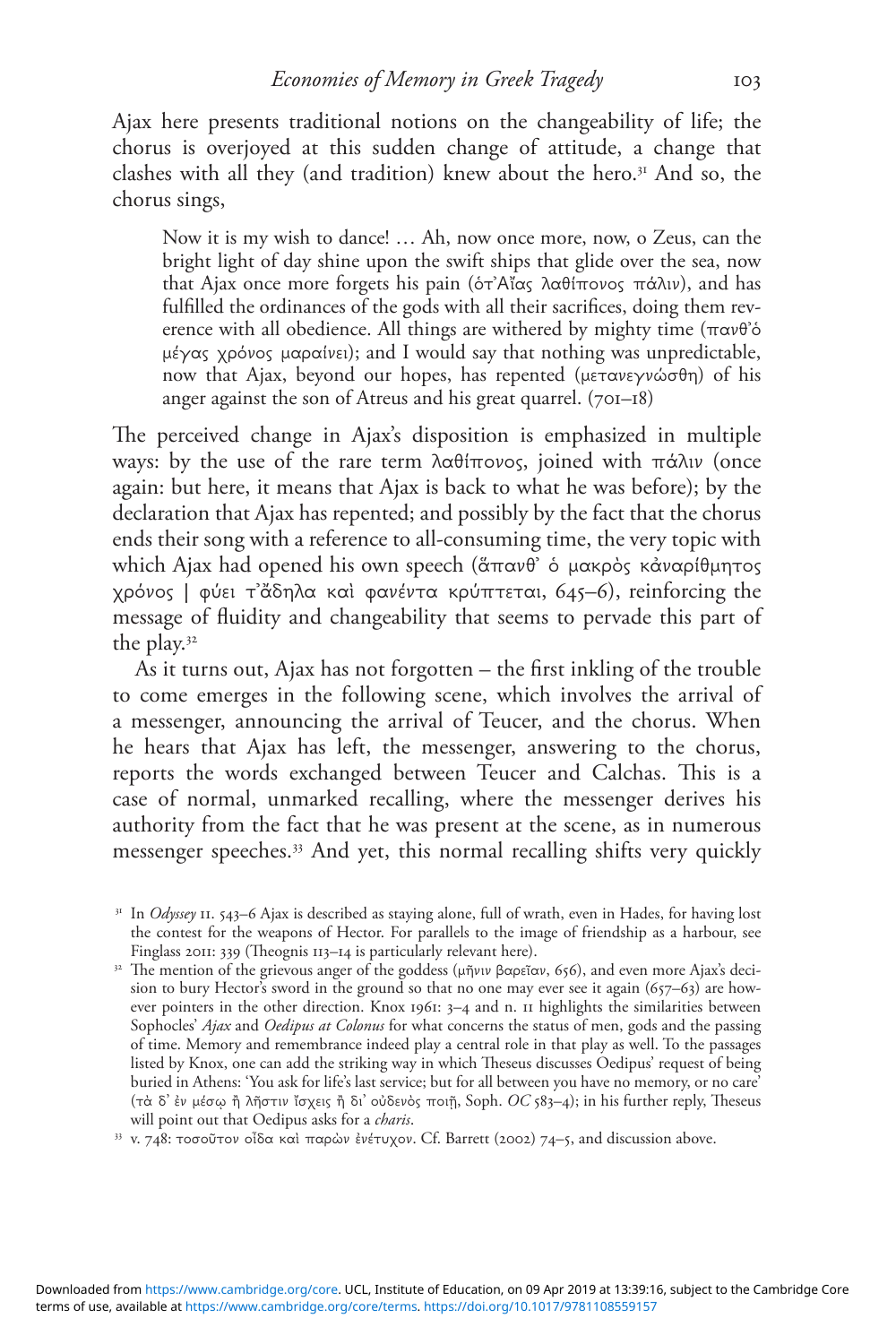into something else, when, through the words of Calchas, the messenger reports words pronounced by Ajax even before leaving for Troy, and then again when at Troy – arrogant words, the cause of his downfall, twice cited verbatim – but words that Calchas himself cannot have heard by being present. Indeed, the messenger quickly restates that the authority for this part rests with Calchas ('so much the prophet said', 780). The information that this is the critical day, and that if Ajax is kept indoors he may survive, comes, however, too late: the next part of the drama focuses on Ajax's suicide on a solitary beach, and on the search by Tecmessa and the chorus.

At this point the members of Ajax's circle – Tecmessa, the chorus, Teucer – cannot but realize that Ajax has voided his obligations towards them. Tecmessa says so explicitly, using the same term she had employed in her appeal, χάρις:

> ἔγνωκα γὰρ δὴ φωτὸς ἠπατημένη καὶ τῆς παλαιᾶς χάριτος ἐκβεβλημένη

 For I see that he has deceived me and cast me out from the favour (*charis*) I once enjoyed. (807–8)

 As for the chorus, they feel that Ajax's death is their own: 'Alas my lord, you have killed me your fellow sailor!' (901–2);<sup>34</sup> and yet they can spare a thought for Tecmessa (903: 'O poor lady!'). Finally, although Teucer laments his own fate at length, now that Ajax is no more, he too feels that he failed to help his brother (992–1039). Yet interestingly, they all maintain alive their own obligations towards him: and this entails remembering, in various ways. Tecmessa remembers him almost 'inadvertently', when at 904, in dialogue with the chorus, she says:

ὡς ὧδε τοῦδ᾽ ἔχοντος αἰάζειν πάρα .

it is so with him, and we can only lament.

She is in fact here quoting Ajax's own words: the hero had opened his first speech with a reflection on his name:

> αἰαῖ · τίς ἄν ποτ᾽ ᾤεθ᾽ ὧδ᾽ ἐπώνυμον τοὐμὸν ξυνοίσειν ὄνομα τοῖς ἐμοῖς κακοῖς ; νῦν γὰρ πάρεστι καὶ δὶς αἰάζειν ἐμοὶ

 34 Finglass 2011 : 401 on the particular bond shared by the chorus and Ajax as sailors, a bond mentioned already in  $348 - 9$ .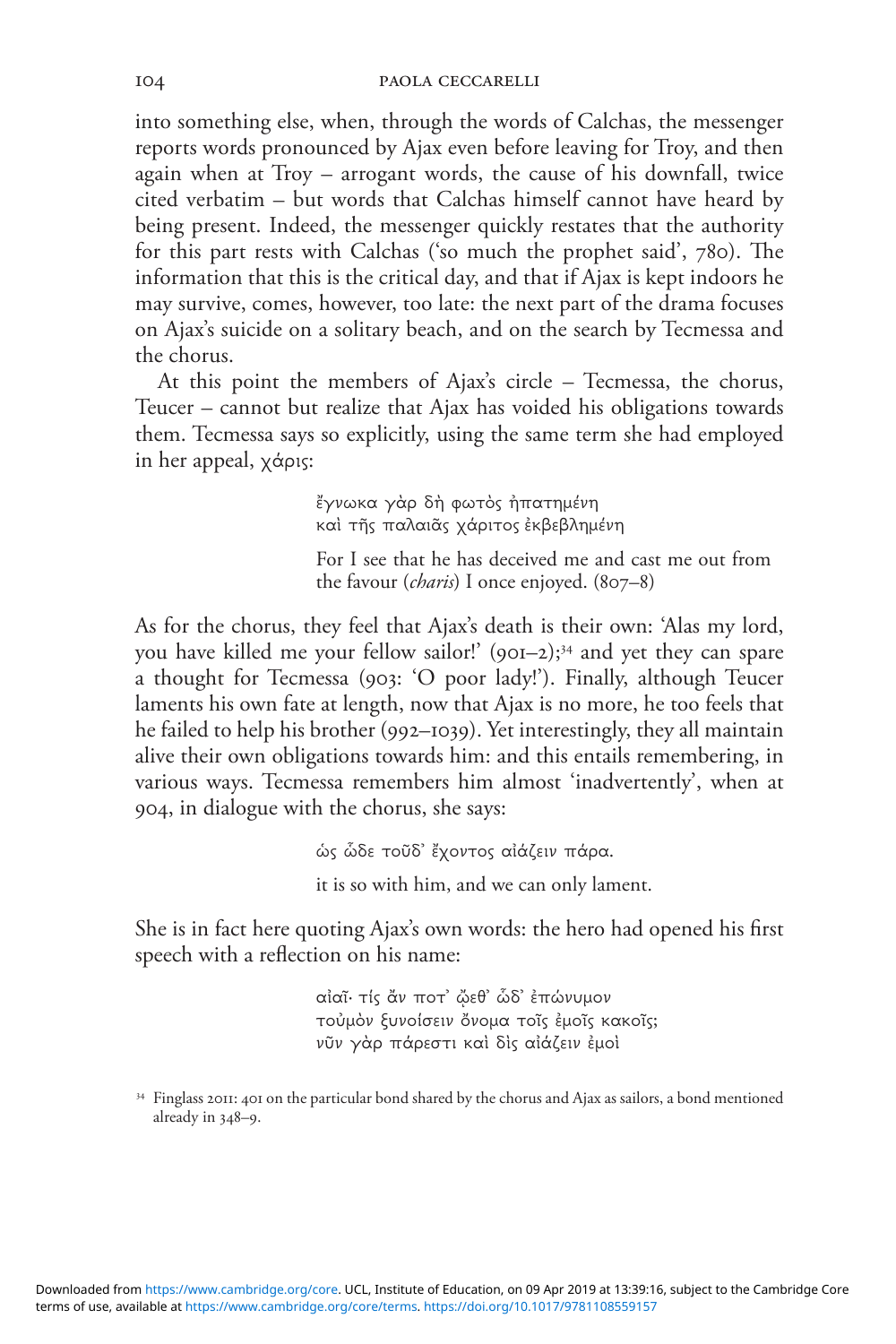Alas! Who ever would have thought that my name would come to harmonise with my sorrows? For now I can say 'Alas' a second time  $\ldots$  (v. 430–2)

After the first *agon* between Menelaus and Teucer, the chorus worry over the boy, and about the body of Ajax; they dwell on a physical – if bleak – memorial,<sup>35</sup> with words recalling another memorial:

Come as quickly as you can, Teucer, hasten to find a hollow trench for this man, where he shall occupy the dank tomb, a memorial forever for mortals ( σπεῦσον κοίλην κάπετόν τιν᾿ ἰδεῖν | τῷδ᾿ , ἔνθα βροτοῖς τὸν ἀείμνηστον | τάφον εὐρώεντα καθέξει, 1164-7).

The phrase 'hollow trench' used here for the tomb of Ajax recalls the deposition of Hector's bones in a tomb in the *Iliad* (ες κοίλην κάπετον θέσαν, Hom. *Il.* 24.797). This allusion would have been all the more easy to perceive, as a connection between the two heroes appears more than once in the play: they are linked by Hector's sword, on which Ajax kills himself. Thus, 'the Chorus' hope that Ajax's grave will be an "always-remembered tomb" ( $\alpha$ είμνηστος τάφος, 1166–7) is enacted by the play itself, just as the *Iliad* had constructed an "always-remembered tomb" for Hector'.<sup>36</sup>

 More poignantly, the idea of gratitude being either honoured in memory or slipping away into oblivion reappears with force in the speech that Teucer delivers to rebut Agamemnon's insults and his attempt to deny Ajax a proper burial:

Alas, how quickly gratitude to the dead flows away ( $\chi$ άρις διαρρεΐ) from men and is found to have turned to betrayal, if this man no longer, even for a brief mention, remembers you (ἔτ<sup>᠈</sup> ἴσχει μνῆστιν),<sup>37</sup> Ajax, even though it was for his sake you toiled so often in battle, offering your own life to the spear! No, your assistance is dead and gone, all flung aside (έρριμμένα)! Fool and foolish talker, do you no longer remember anything (οὐ μνημονεύεις οὐκέτ᾽ οὐδέν ) of the time when you were trapped inside your defences ... (Soph. *Ai*. 1269–73)

<sup>&</sup>lt;sup>35</sup> Henrichs 1993: 170 comments: 'the tomb of Ajax is both ἀείμνηστος (1166) and εὐρώεις (1167), a place where memory (μνήμη) coexists precariously with mold (εύρώς)'. This is the turning point towards the construction of a hero cult for Ajax.

<sup>&</sup>lt;sup>36</sup> Easterling 1988: 96–7; Barker 2009: 314, who points out that starting from this moment (once deprived of Ajax) the chorus begins to actively take charge. On the tomb of Ajax and the aetiology of cult, which looks into the future from the past perspective of the tragic choruses, see Henrichs 1993.

<sup>&</sup>lt;sup>37</sup> διαρρεῖ here corresponds to ἀπορρεῖ in Tecmessa's earlier speech (952–3); here as earlier in Tecmessa's speech, μνῆστιν ἴσχειν implies a positive recollection.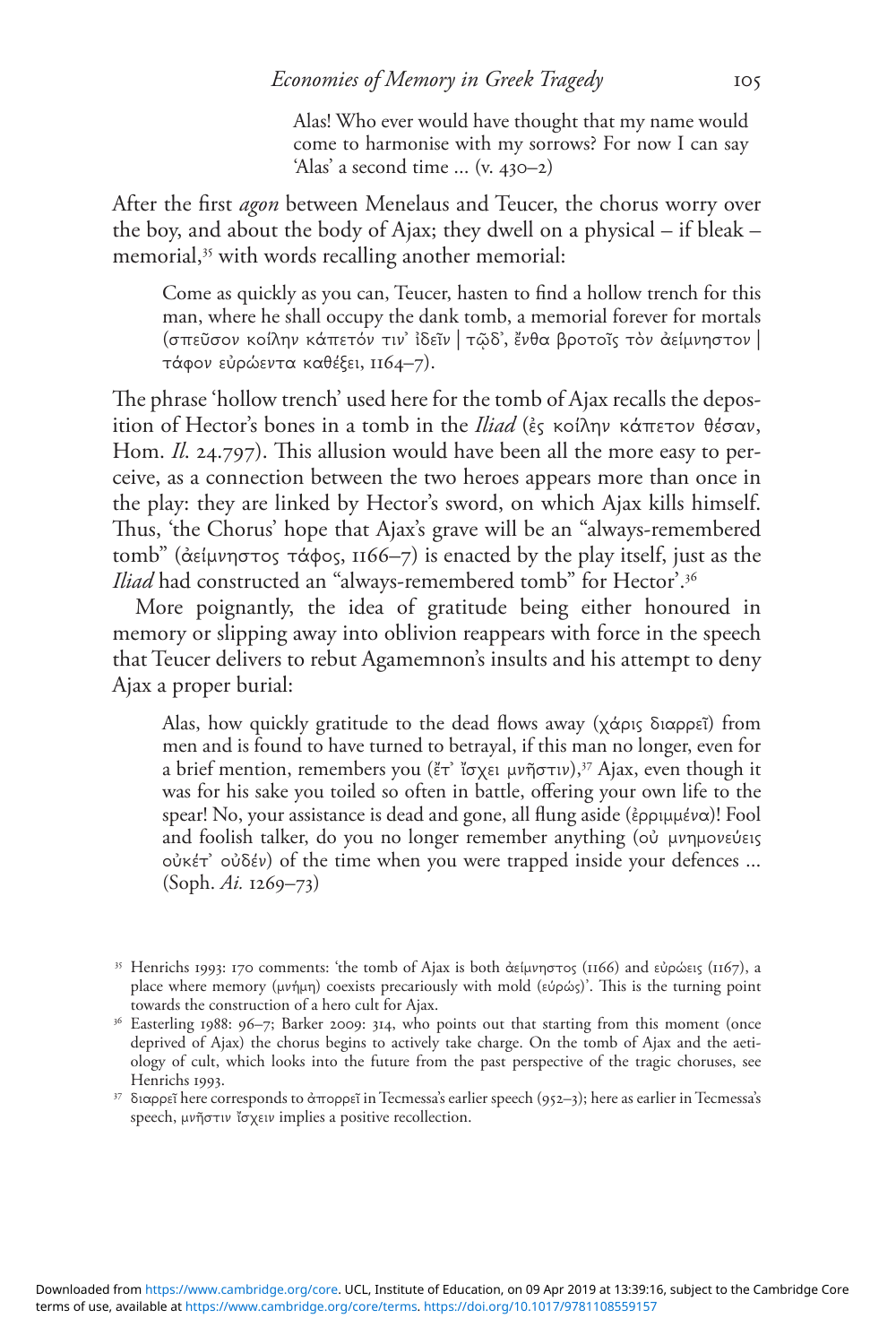Teucer proceeds to remind Agamemnon of the help Ajax gave the Achaeans, when the Trojans led by Hector were already at the ships, and of the time when Ajax met Hector in duel – but it is only the arrival of Odysseus that will resolve the conflict: Agamemnon seems to hold no memory of what (the Homeric) Ajax has done for him. Any notion of (deferred) reciprocity between Ajax and the sons of Atreus breaks down since the latter refuse to acknowledge – or have simply become oblivious to – the services previously rendered by the former. The Atreidae seem to possess only shortterm memory, a pragmatic sort of memory, as the only explicit reference to memory they make in all of the play shows:

> O. παῦσαι : κρατεῖς τοι τῶν φίλων νικώμενος . A. μέμνησ᾽ ὁποίῳ φωτὶ τὴν χάριν δίδως . *Od.* Enough! You win, when you give in to your friends.  *Ag.* Remember to what sort of man you show this kindness! ( Soph. *Ai.* 1353– 54)

In Agamemnon's view, Ajax has failed to show the *charis* which would merit *charis* in return. But Odysseus, who does remember, and who realises the value of friendship, can juxtapose the past and the present: 'This man was an enemy, but he was once noble' (ὅδ' ἐχθρὸς ἁνήρ, ἀλλὰ γενναῖός ποτ᾽ ἦν , 1356) . Ultimately, Odysseus prevails, even if he does not convince Agamemnon; he also fails to persuade Teucer that it is appropriate to let him help bury Ajax: as Teucer points out, this might displease the dead.<sup>38</sup> The *philoi* of Ajax take up positions close to those that were Ajax's; and to counterbalance the failure of reciprocal fairness in the human sphere, Teucer invests in the superior memory of the gods, more specifically the divinities responsible for retributive justice (Soph. Ai. 1389–92, Teucer speaking):

For that, may the father who is first on Olympus and the unforgetting Erinys (μνήμων τ᾿ Ἐρινὺς) and Justice who accomplishes her ends ( *telesphoros* ) destroy them [the Atridae] cruelly, as they are cruel, they who wished to cast this man out outrageously in unworthy fashion.

Sophocles' meditation on the failure of memory in the *Ajax*, which entailed a failure of reciprocity grounded in gratitude (*charis*), and

<sup>&</sup>lt;sup>38</sup> An evident pointer to the epic tradition, specifically to the encounter between Odysseus and Ajax in Hades, narrated in *Od.* 11. 543–64: Odysseus asks whether Ajax won't forgive him even in death ( οὐκ ἄρ᾽ ἔμελλες | οὐδὲ θανὼν λήσεσθαι ἐμοὶ χόλου εἵνεκα τευχέων ); the hero does not answer and goes his way. Indeed, Teucer says, Ajax's 'black blood' (but the Greek has μένος , 1413, a term that is linked with the root μεν – of memory: see the Introduction, p. 4) continues to flow.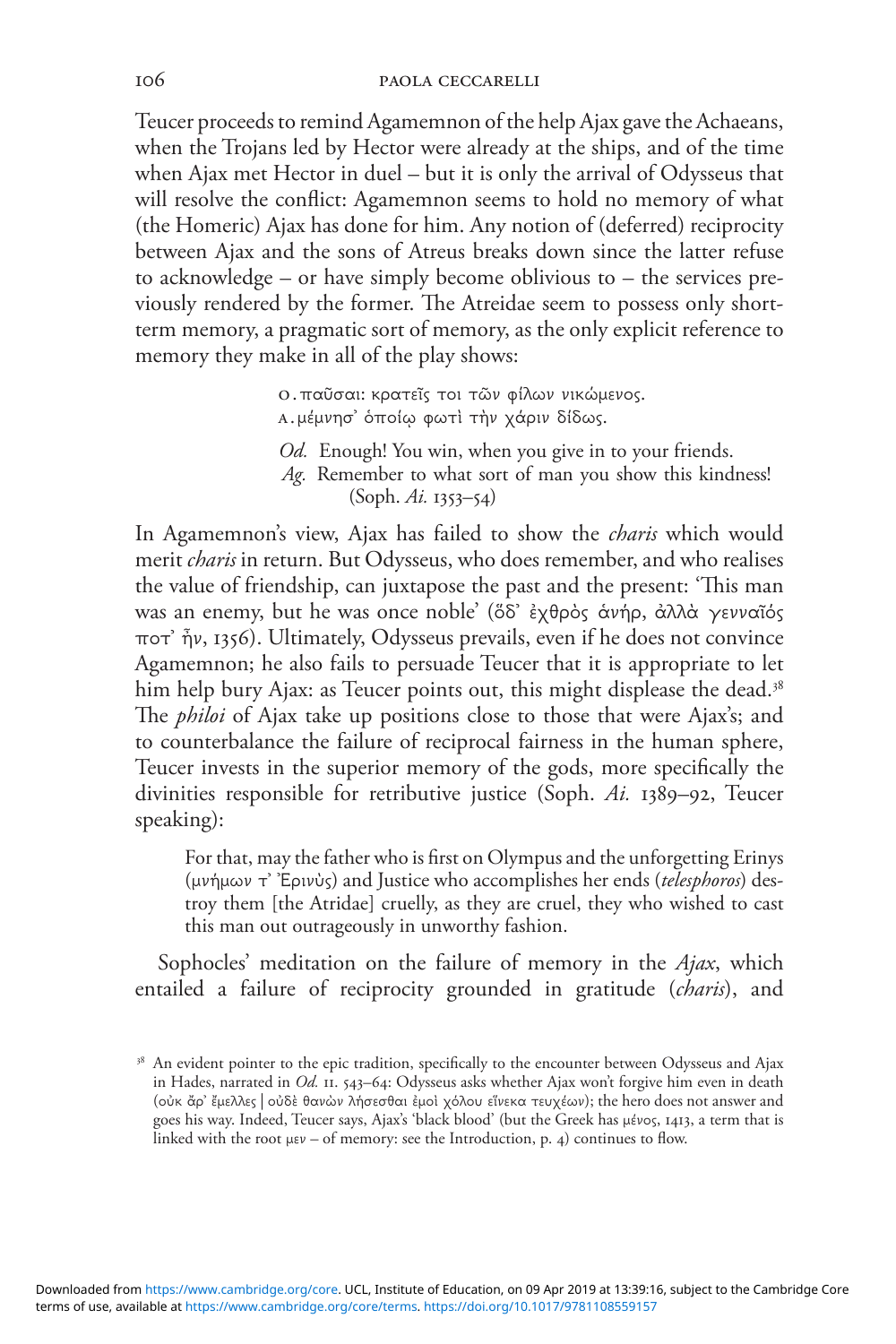ultimately of justice, provides a useful foil for how the same cluster of ideas gets negotiated in Euripides ' *Suppliants* .

## **4 Euripides on How to Ensure Proper Remembrance of Things Past**

One of the most striking reflections on collective memory and its strengths and values appears in Euripides' *Suppliant Women* , a play probably performed in the 420s.<sup>39</sup> The scene is set at Eleusis: the mothers of the Argive warriors who died attacking Thebes have come to Athens, with their king Adrastos, to ask Theseus' help in retrieving the bodies of their sons, which the Thebans refuse to give back for burial.<sup>40</sup> Theseus eventually agrees to their request, even though this implies a battle against the Thebans, and recovers the bodies. With this, the main strand of the action is over, and the rest of the play focuses on the performance of the funeral rites: the burning of the bodies, the funeral speech of Adrastos  $(857-917)$ , and the lamentations of the Argive wives, mothers and children. With the end of the lamentations  $(1164)$ , the action appears to have come to an end and the play is seemingly over – but for a surprising, fascinating coda. Theseus reappears on stage and addresses Adrastos and the Argive women; his words make clear that what he is going to say concerns the two cities, Athens and Argos.<sup>41</sup> After stating that he and the city are giving

<sup>&</sup>lt;sup>39</sup> Collard 2007. The play has been extensively discussed; the most important studies are listed in Steinbock 2013b: 155–6 n. 1, to which should be added at least Kavoulaki 2008, Storey 2008, Hanink 2013 , Wohl 2015 : 89– 109. For *Suppliant Women* I follow the text and translation (with occasional modification) of D. Kovacs in the Loeb Classical Library.

 40 Whether or not the play alludes to the events that followed the Athenian defeat at Delion in 424 BC, as narrated by Thucydides, is disputed: see e.g. Bowie 1997 (for) and Zuntz 1955: 4 (against), with Collard 2007 . In any case it was a burning contemporary issue for a play performed in wartime. Hanink 2013 and Steinbock 2013b: 155-210 compare the versions of the story in Aeschylus' *Eleusinians* (which featured a peaceful, diplomatic resolution of the issue), Euripides' *Suppliant Women* (in which the Athenians accepted to fight the Thebans to retrieve the bodies of the Argives), and the speeches of the orators (funeral orations, but also Isocrates), showing how each chose to draw on a version appropriate to the actual historical context. For an overall interpretation of the play not as an encomion of Athens, but rather as a play concerned with the forging of correct relations between Greek communities (also an issue of burning actuality in the Athenian empire), see Kavoulaki 2008. Athens, Argos and Thebes are the *poleis* primarily involved in the play, but the chance of a side dig at other communities is not passed over: Adrastus pointedly asks for Theseus' help, because 'Sparta is savage and devious in its ways, and the other states are small and weak'; only Athens can help (Eur. *Suppl.* 186–9).

 41 See Collard 1975 : nn. 1165– 8, as well as Morwood 2007 : 234 and Wohl 2015 : 106, for the importance at v. 1165 of the word 'race' ( γυναῖκες Ἀργεῖαι γένος ): this is no longer a personal, humanitarian affair, but a political one; the Argive orphans are reflected in the orphans sitting in the theatre, the Argive mothers in the Athenian citizens.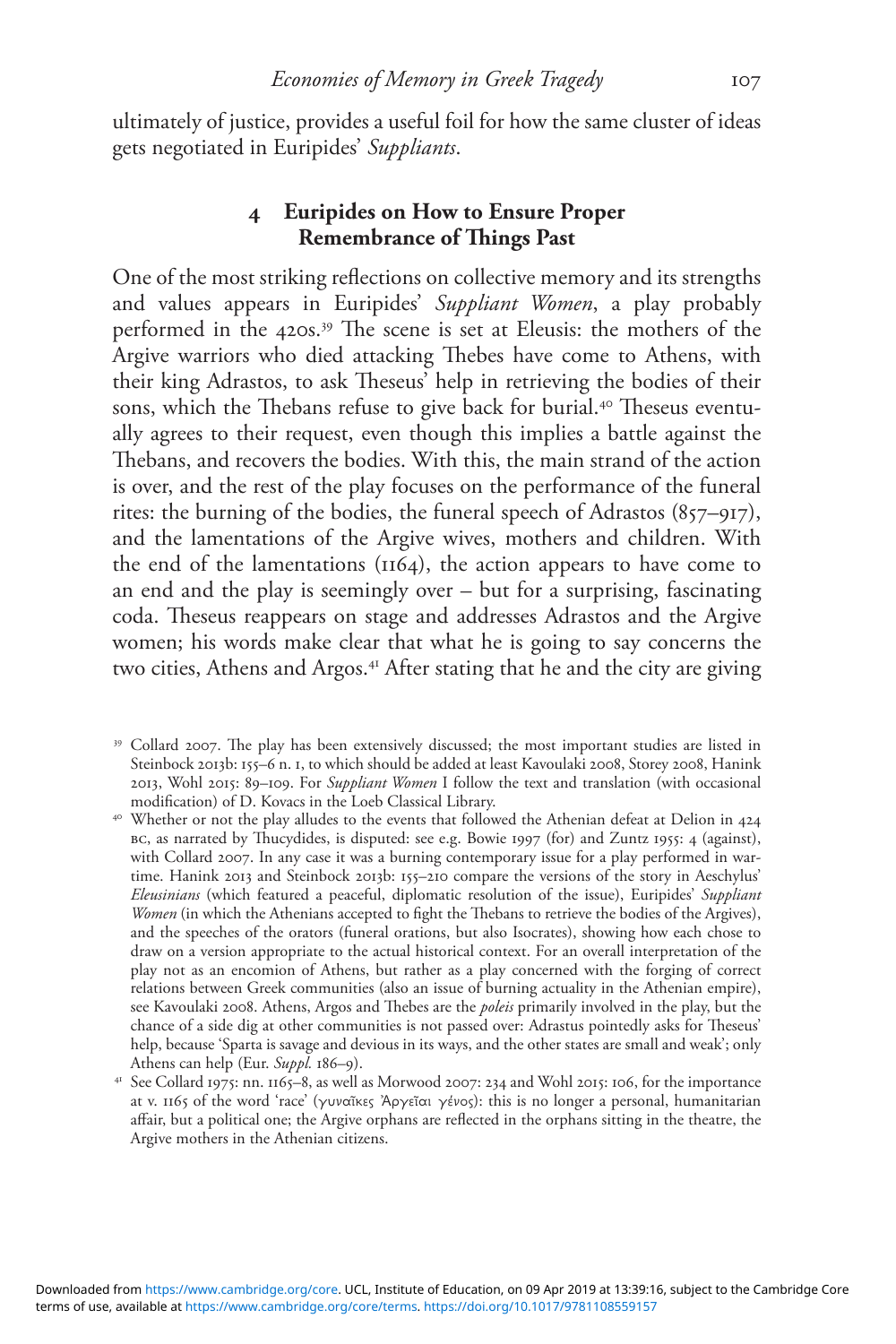back to the Argives the bones of the Seven as a present ( $\delta \omega \rho o \omega \mu \epsilon \theta \alpha$ ), he adds  $(1169 - 75)$ :

> ὑμᾶς δὲ τῶνδε χρὴ χάριν μεμνημένους σῴζειν , ὁρῶντας ὧν ἐκύρσατ᾽ ἐξ ἐμοῦ , παισίν θ᾽ ὑπειπεῖν τούσδε τοὺς αὐτοὺς λόγους , τιμᾶν πόλιν τήνδ᾽ , ἐκ τέκνων ἀεὶ τέκνοις μνήμην παραγγέλλοντας ὧν ἐκύρσατε . Ζεὺς δὲ ξυνίστωρ οἵ τ᾽ ἐν οὐρανῷ θεοὶ οἵων ὑφ᾽ ἡμῶν στείχετ᾽ ἠξιωμένοι .

 You must remember these things and maintain your gratitude for them, as you look upon what you have won from me, and you must suggest to these boys here these very words, to honour this city, always handing down from one generation of children to another the memory of what you have won. And let Zeus and the gods in heaven be witnesses of what treatment you have been thought worthy by us as you go on your way.

Theseus here calls for the establishment of an oral tradition as a means of preserving the expected gratitude (and ensuing obligations) or, to use an economic idiom, the credit and debt that link benefactor and beneficiary: the mothers are to hand down the memory of the good deeds of Athens to their children, and the children in turn will take care to pass this memory on to the next generation. Theseus is extremely precise in his instructions: the mothers and children must repeat a set of specific words, the very words pronounced by Theseus, 'to honour this *polis*': the demonstrative τήνδε would have had its full effect on stage; if projected into the future, in the words of the mothers and children as they pass them on, it would have the effect of making the past present over and over again. Theseus closes his instruction by invoking the gods as witnesses (all-seeing, from their position in the sky, and συνίστωρες ): they are to be his only guarantee.

 Adrastos agrees, and in his answer echoes some of the very terms used by Theseus:<sup>42</sup>

> Θησεῦ , ξύνισμεν πάνθ᾽ ὅσ᾽ Ἀργείαν χθόνα δέδρακας ἐσθλὰ δεομένην εὐεργετῶν , χάριν τ' άγήρων ἕξομεν: γενναΐα γάρ παθόντες ὑμᾶς ἀντιδρᾶν ὀφείλομεν .

42 1176: ξυνίσμεν , cf. 1174: ξυνίστωρ '(Zeus ) witness'; 1178: χάριν τ᾽ ἀγήρων ἔξομεν = 1169: χάριν .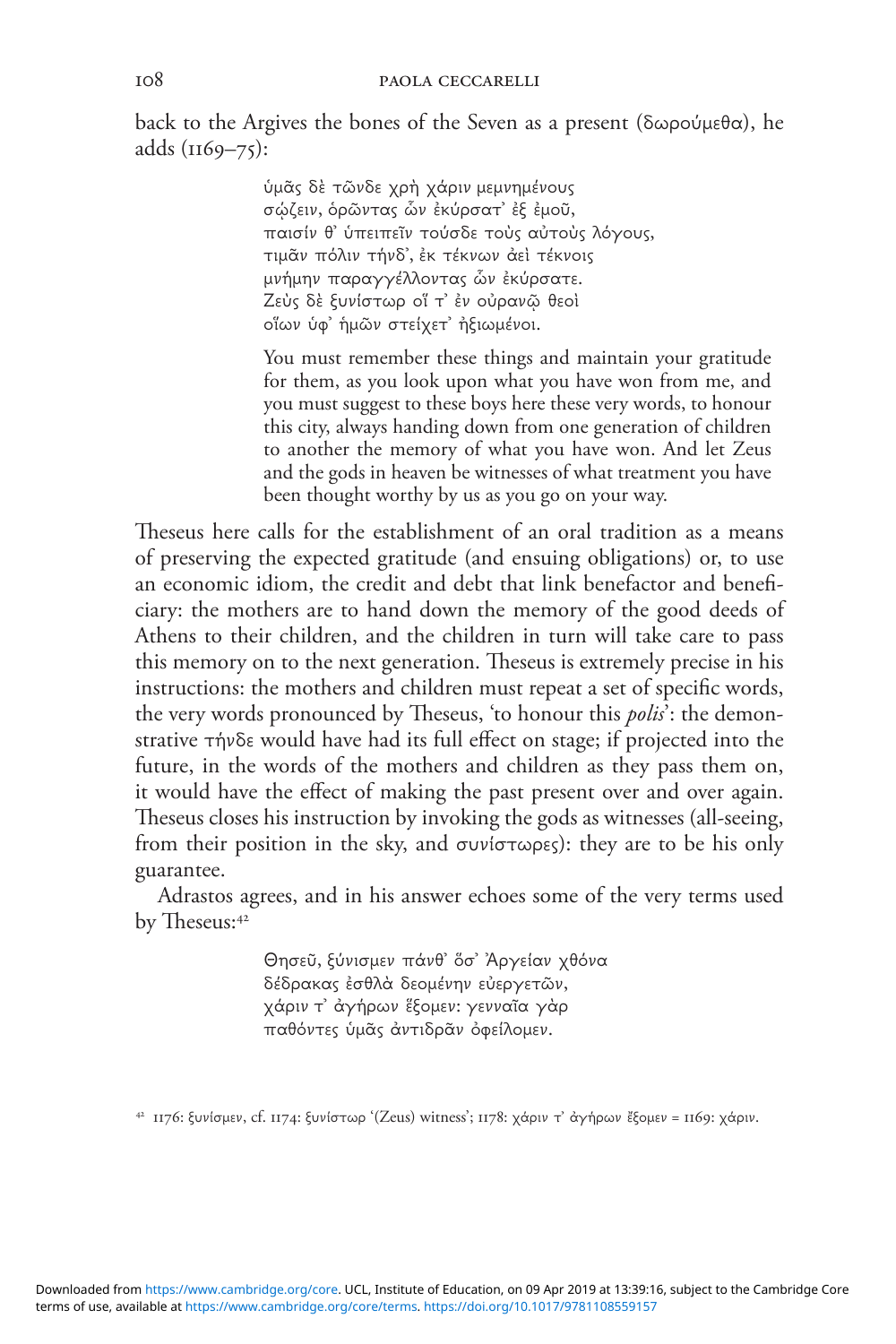Theseus, we are conscious of all the good you have done to the land of Argos when it needed a benefactor, and our gratitude will never grow old. Since we have received such noble treatment, we must treat you nobly in turn.  $(1176-9)$ 

 Everything seems in order, and the Argives are already leaving when Athena appears and stops the proceedings. She goes on to argue that Theseus should not give away the bodies so lightly: he must first require a sworn oath from the Argives that they will never attack Attica. The wording of the oath is set out in extraordinary detail, 'the most detailed prescription for an oath in Greek literature':<sup>43</sup>

 Do not give these bones to these children to carry away to the land of Argos, letting them go so lightly, but in return for your labours and those of your city first exact an oath. This man here, Adrastus, must swear: he has the authority to take an oath on behalf of the whole land of Danaus' sons since he is the king. This is the oath: that the Argives will never move a hostile army against this land, and that, if others do so, they will use their own might to stop them. They must pray that the land of Argos may perish miserably if they violate the oath and march against the city.  $(1185-95)$ 

This is already quite specific  $-$  but it is not enough for Athena: the oath must be accompanied by sacrifices, performed over a bronze tripod which Heracles, coming back from having destroyed Troy, once ordered Theseus to set up at the Pythian shrine, as he was leaving for another mission ( 1196– 200).<sup>44</sup> Over this tripod, Athena orders, the sacrifice must be accomplished:

> ἐν τῷδε λαιμοὺς τρεῖς τριῶν μήλων τεμὼν ἔγγραψον ὅρκους τρίποδος ἐν κοίλῳ κύτει , κάπειτα σώζειν θεφ δός φ Δελφων μέλει, μνημεῖά θ᾽ ὅρκων μαρτύρημά θ᾽ Ἑλλάδι . ( 1201– 4)

 Having cut over this tripod the throats of three sheep inscribe the oaths on its curved hollow, and then give it for safekeeping to the god who rules Delphi, a memorial of the oath and a witness to it in the eyes of Hellas.

 43 Fletcher 2012 : 18.

<sup>&</sup>lt;sup>44</sup> On oath sacrifices, see Torrance 2014: 138–40; on the political meaning of this oath and on its connection with the alliance with Argos in Aeschylus' *Eumenides*, Torrance 2014: 149–51. More generally on interstate relations and oaths, Bayliss in Sommerstein and Bayliss 2013 : 147– 304. On the historical background in the 420s, see Storey 2008: 24–6; Bowie 1997: 45–7. A treaty with Argos was ratified in July 420: cf. *IG* I<sup>3</sup> 83 and Thuc. 5.47, 82.5 (discussed below, n. 52). The terms presented here (a one-sided obligation) differ radically from those of the agreement of 420 BC; but as Bowie 1997: 55 n. 128 points out, tragic treaties emphasize benefits to Athens (he compares Aesch. *Eum*. 767– 74; Soph. *OC* 1518– 34; Eur. *Heracl* . 1030– 44).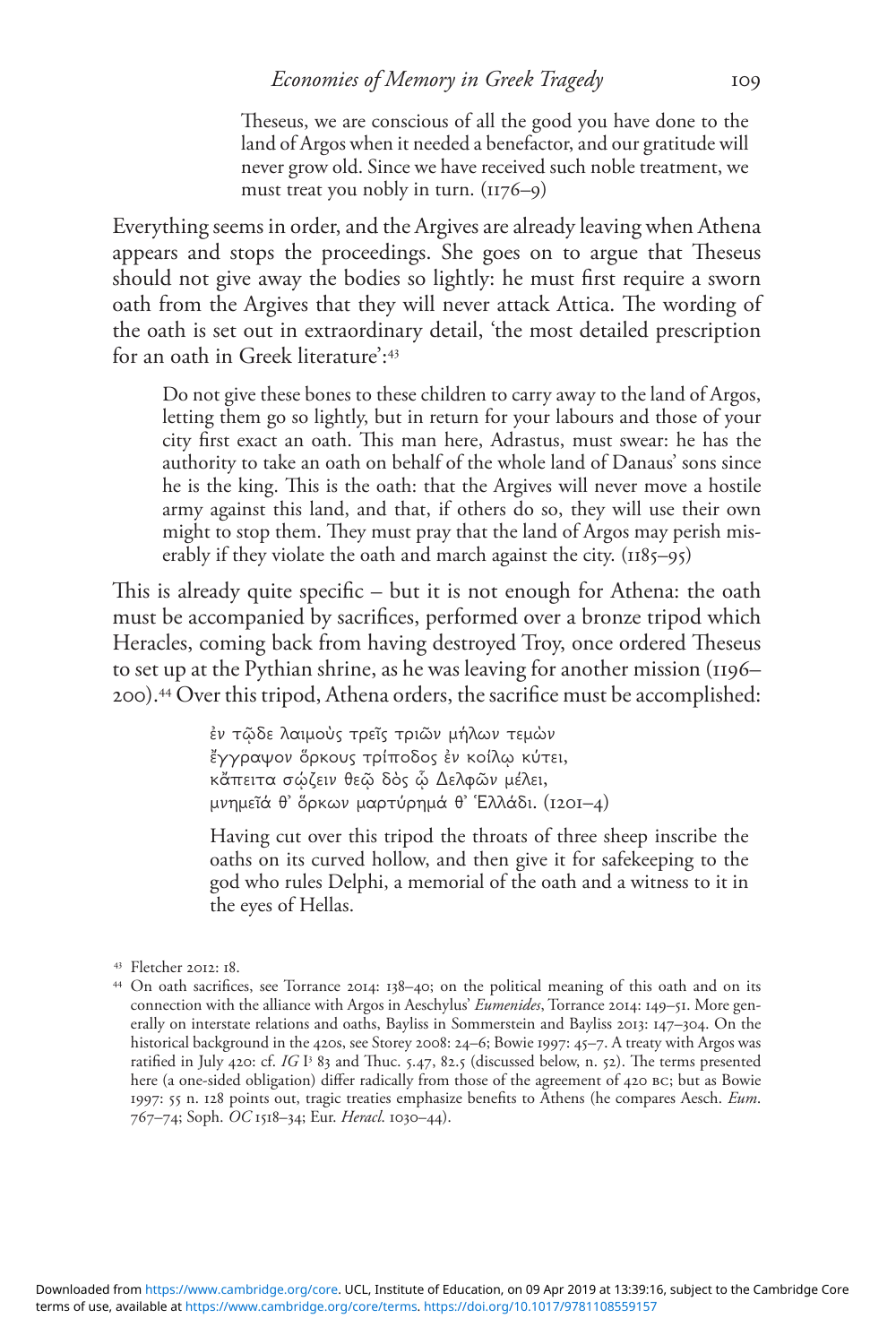Furthermore, in a quasi-magical ritual, the sacrificial knife with which Theseus will cut the throats must be buried in the depths of the earth ( ἐς γαίας μυχοὺς ), right next to the pyre of the Seven dead: 'For if the Argives ever return to the city, this knife, when displayed, will make them afraid and cause them an evil journey home' (*Suppl*. 1208–9). Only then may Theseus escort the Argive bodies out of the country.

The oral memory of the great deed accomplished by the Athenians, an oral memory handed over to the Argives to preserve, and with which Theseus had been content, is here, under Athena's directions, modified into a ritual (oaths, sacrifice) of which the inscription on bronze forms an important part.<sup>45</sup> Moreover, the goddess orders that the inscribed vase, which at this point symbolizes that memory, be located in a Panhellenic centre, Delphi, following a procedure that was commonly practised by the Greek cities. This instruction serves the purpose of removing the memory of the deed from its initially exclusive Argive- Athenian context and entrusting it to the god (Apollo) of a Panhellenic sanctuary, placing it under the protection of a divinity honoured across the Greek world.<sup>46</sup> Here it is important to note that the main purpose of the writing does not seem to be publicity, for the oaths are incised inside the vase: the writing on the bronze of this very special, 'historical' tripod (once given to Theseus by Heracles, and thus reflecting the earlier connections between the two cities) has a fundamentally sacred, ritual value.

 To say that a written memory here replaces oral memory would be going too far. But clearly, the elaborate finale of the *Suppliant Women* displays awareness of the power of ritual to 'embody' remembrance . Furthermore, public writing is now, and in a very positive sense, the guardian of common memory and oaths, in contradistinction to the practice of simply 'remembering'. This public writing receives a peculiar 'added value' from the support on which it is engraved, from the ritual that accompanies both the taking of the oath and its engraving, and from the status of the location where the tripod and the text it bears are finally located, Delphi.<sup>47</sup> But the

 45 Cf. Day 2010 : 106: writing a treaty on a special tripod 'appears as one in a series of ritualized acts (besides oath taking etc.) and becomes an integral part of the monument that preserves the relationship between Argos and Athens'.

 46 Numerous treaties have survived from Olympia: cf. e.g. the alliance of Sybaris and its allies with the Serdaioi, ca. 550-525 BC, or the treaty between Eleans and Heraeans of the early fifth century BC, Meiggs and Lewis 1988 nos. 10 and 17, both inscribed on bronze tablets. This latter document includes an explicit warning that 'if anyone injures this writing, whether private man or magistrate or community, he shall be liable to the sacred fine herein written': this is powerful writing (compare the inscription from Teos discussed in the introduction to this volume, pp. 32–3); see Bayliss in Sommerstein and Bayliss 2013: 158-60.

 47 Bowie 1997 : 55– 6 follows Krummen in suggesting that the (presumed) continued existence of the tripod in Delphi stands as a reminder of the splendour of Athens' military and moral leadership (but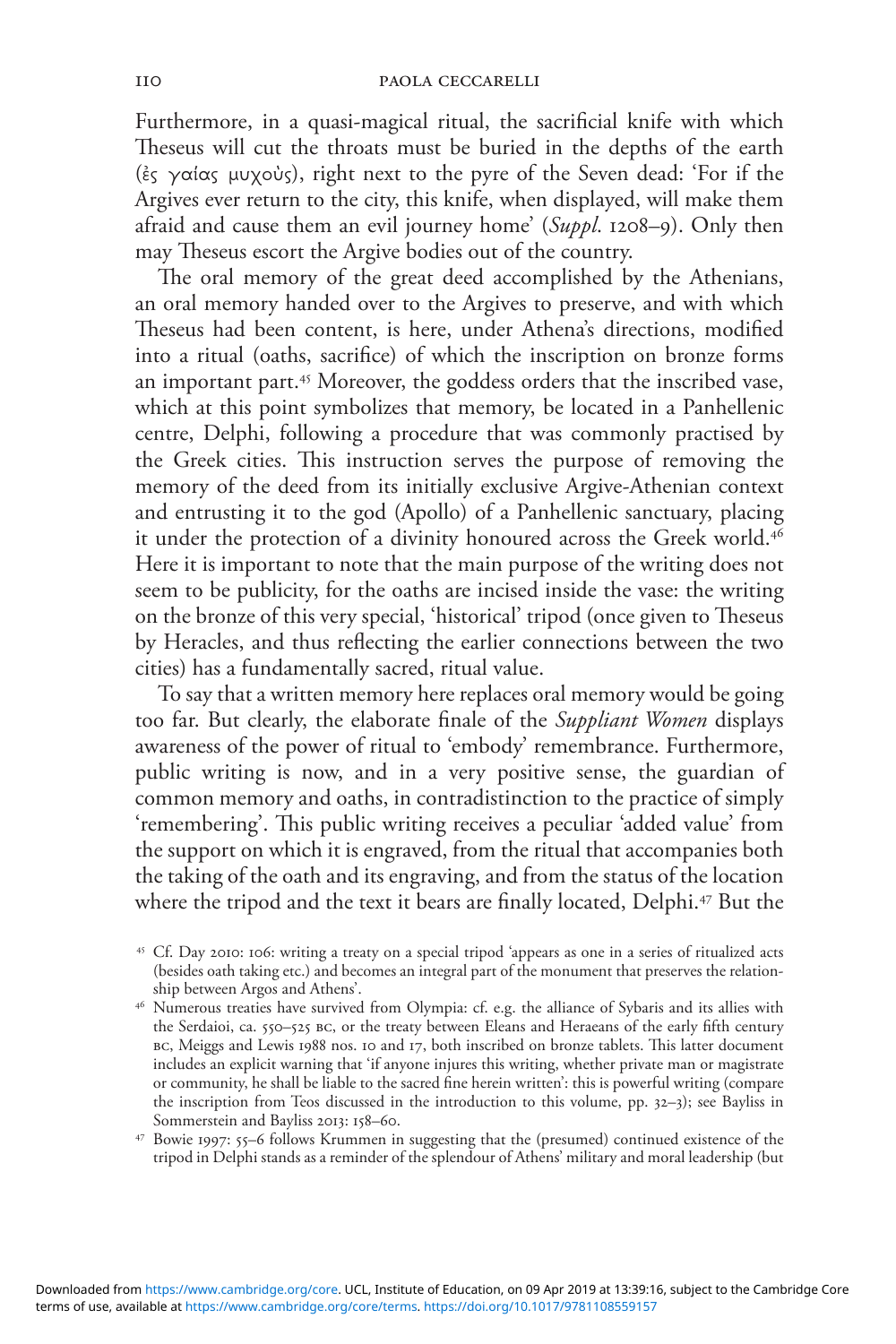most fascinating aspect of this epilogue is not so much the endorsement of this complex way of preserving a memory: after all, writing and its public exposure are normal in the last quarter of the fifth century. Rather, it is the way in which Athena explicitly disowns alternative forms of remembering, and in particular (oral) transmission of gratitude from elders to future generations. Her striking dismissal of this practice as insufficient has telling parallels elsewhere in the tragic corpus as well as other contemporary sources, and clearly points to a deep worry about traditional procedures of remembrance and the reciprocity grounded in and by memory . A passage in Thucydides illustrates the point. Before the outbreak of the war, in 433 BC, the Corinthians try to convince the Athenians not to back Corcyra by calling on favours *(charis)* Athens owed, sufficient 'according to the laws of the Greeks': namely, the support that the Corinthians gave to Athens in the war against Aegina, which took place before the Persian invasions (an affair mentioned in Herodotus 6.89), and the fact that Corinth prevented the Spartans from aiding Samos against Athens. They close this part of their speech with the exhortation to 'bear these facts in mind, and let every young man learn of them by one who is older, and let them determine to render us like for like'. 48 *Charis* is one of the buzzwords in the speech of the Corinthians, but their speech fails to convince the Athenians. Part of the issue in Thucydides' passage is surely the contrast between young and old men, a contrast that appears more than once in his work; but there is also here an appeal to an oral tradition, which should have preserved the memory of a service, a *charis*, but fails. In this context, it is worth noting that there is a marked increase in inscribed honorific decrees in Athens around 430 bc , in particular proxeny decrees: the good deeds accomplished by foreigners for the Athenians tend to be now commemorated in stone.<sup>49</sup>

 Furthermore, *Suppliant Women* is one of the few plays in which the positive side of written law is explicitly stressed, in Theseus' answer to the Theban herald, who affirms proudly to come from a city ruled by one man and not by the rabble, a city where no man can fool the others with slick, flattering words. In his reply, Theseus stresses that in a city held by a tyrant

see further below on the tripod). There is also possibly here an allusion to the (oral only) alliance concluded between Athens and Argos at the end of Aeschylus' *Oresteia* (*Eum.* 762–74): see e.g. Torrance 2013: 172; a specific intertextual memory could thus also have been activated.

<sup>48</sup> Thuc. 1. 41–2. The contrast between young and old is relatively frequent, but here it is developed in a very specific way, in connection with remembering past benefactions. For Thucydides' take on the (very scarce) reliability of human memory, see 2.54.3, and Darbo-Peschanski's chapter in this volume.

<sup>49</sup> See Meyer 2013, esp. 458 and 467 for honorific decrees, 471–2 for treaties and regulations; Ferrario 2006 emphasizes the increase in written (monumental) commemoration at Athens in the last quarter of the fifth century, whether through honorific decrees or individual funerary monuments.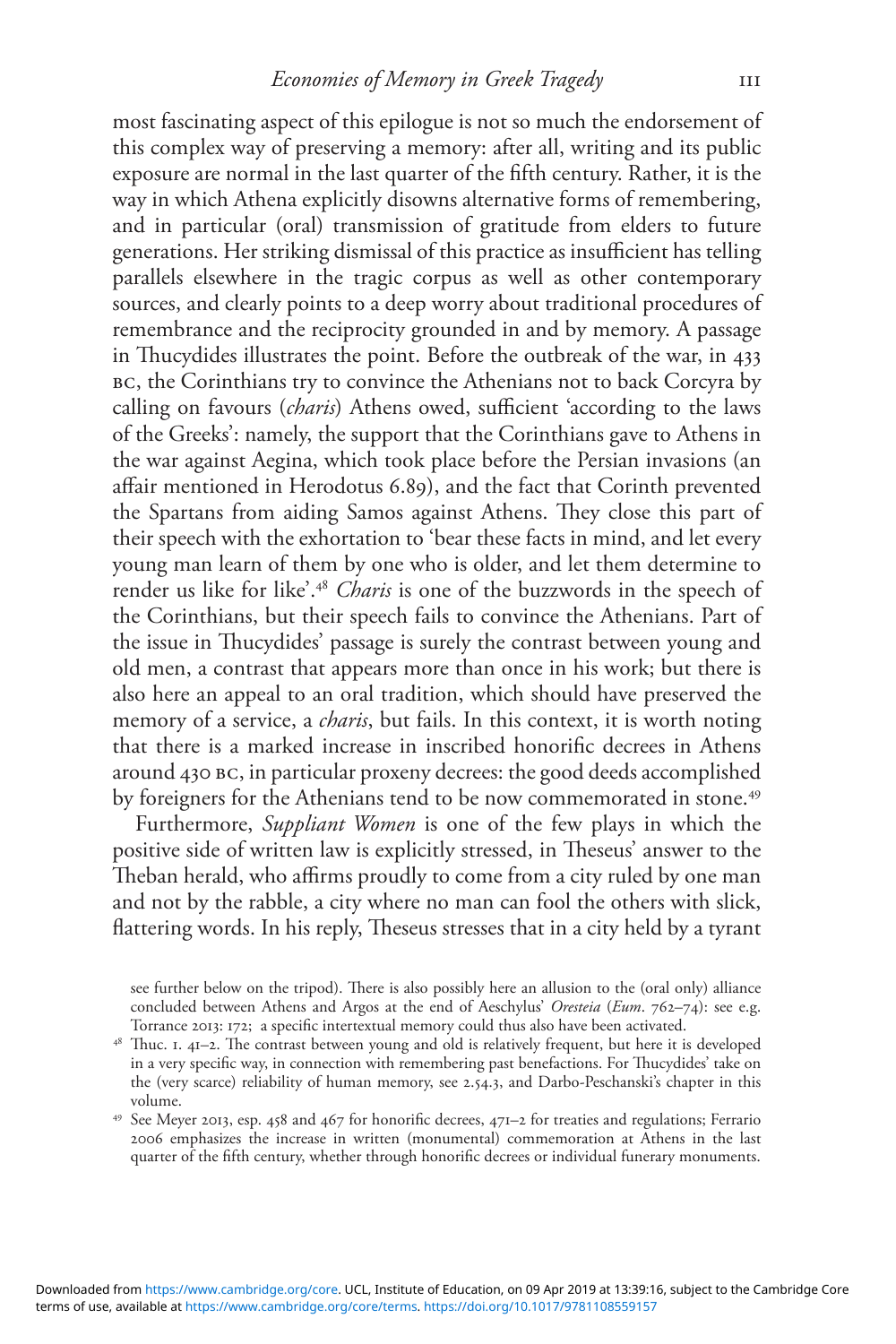there are no common laws ( $\nu$ όμοι/ $\kappa$ οινοί, 430–1), for one person only has power, holding the law by himself – and this is unjust ( καὶ τόδ᾽οὐκέτ᾽ ἔστ᾽ ἴσον , 432). By contrast, written laws in particular enable comprehensive protection against willful injustice (Eur. *Suppl.* 433–44):

γεγραμμένων δε τῶν νόμων ὅ τ' ἀσθενής/ό πλούσιός τε τήν δίκην ἴσην ἔχει

When the laws are written, both the weak and the rich have justice equally.

As pointed out by Stinton, this is the only passage in all of fifth-century Greek literature that states explicitly that written laws are a guarantee of equality, which is not in itself a self-evident notion: 'statutory laws in states where they were not written down, e.g. Sparta, were not thought any the less binding, or less *nomoi*, on that account'.<sup>50</sup> However, the decision to move the written laws from the acropolis to the agora, the appearance of formulae of disclosure (such as σκοπεῖν τῷ βουλομένῳ, 'so that anyone who desires may see', attested in five Athenian inscriptions all dated to the 430s/ 420s) and, more generally, the emphasis that inscriptions place on the importance of publication on stone, as well as other historical developments, show that the idea that written laws help enforce equality (and democracy) must have found increasingly broad circulation. $5<sup>T</sup>$  The idea that writing down the laws was a central element of the *polis* ' identity may thus have been widely shared in Athens. In the context of international diplomacy, publication of written agreements was also commonplace in the fifth century: the alliances between Sybaris and her allies and the Serdaioi, for instance, or that between the Eleans and the Heraeans, written on bronze plates dedicated at Olympia, go back to the sixth century.<sup>52</sup> In 420,

- <sup>50</sup> Stinton (in Collard 1975: 441-2). The distinction between *agraphoi nomoi* (divine, natural, universal, international laws) and man-made, positive laws of particular cities is different from the point at issue here. On written and unwritten laws, and their authority, see Harris 2006: 41-61 (unwritten esp. at 45; relationship between unwritten and written,  $53-7$ ).
- <sup>51</sup> For the report that the decision to move the laws was taken by Ephialtes, cf. Anaximenes of Lampsacus, *FGrHist* 72 F 13 (although note Wilamowitz' sceptical position on this, with Jacoby's comments, ad loc.; see Loraux 2002: 72 or Sickinger 1999: 30, who accept the account, and Meyer 2013 : 478 n. 114, who does not); for analysis of disclosure formulae, cf. Hedrick 1999 : 410– 11 (list in his appendix 2), with Meyer 2013 . One does not have to believe that this notion is true (and for instance the issue of the authority ordering the writing down of the laws is not addressed; yet it is crucial), nor that it was shared over all of Greece (it emphatically was not). The law cited by Andoc. *Myst.* 83– 6 (86: ἀγράφῳ νόμῳ τὰς ἀρχὰς μὴ χρῆσθαι ) shows the centrality of written laws; later political theory connected the development of law with the beginnings of writing, cf. Plato *Leg.* 680a, and the detailed discussion in Harris 2006 .
- 52 Respectively, Meiggs and Lewis 1988 nos. 10 and 17; see also the agreement between Argos, Cnossus and Tylissus, Osborne and Rhodes 2017 no. 126, or the treaty between Sparta and the Erxadieis, Osborne and Rhodes 2017 no. 128, both dated to ca. 450 bc .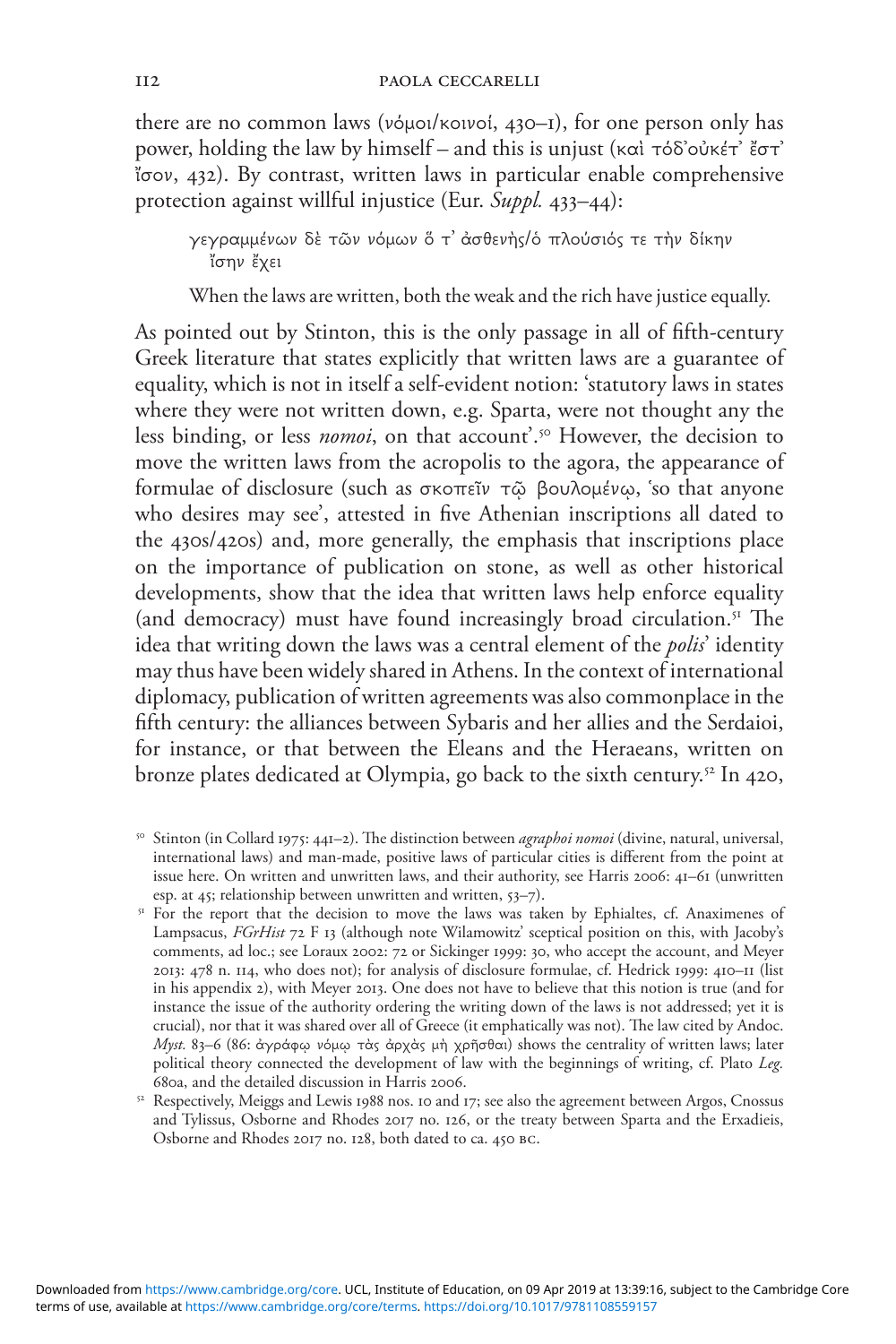Athens made a treaty with Argos, Mantinea and Elis, whose text is quoted in its entirety by Thucydides; an inscribed, incomplete copy of the treaty has survived, corresponding to the first part of Thucydides' text  $(5.47.1-8)$ , but sufficient to show that Thucydides' text is entirely reliable.<sup>53</sup> A clause of this treaty, preserved only in Thucydides, stated that copies of the treaty should be erected at Athens on the Acropolis, in Argos at the temple of Apollo in the agora, in Mantinea at the temple of Zeus in the agora, and at Olympia on a bronze stele . It further prescribed renewal of the oaths by all allies every two years, in Elis 30 days before the Olympic games, and in Athens 10 days before the Panathenaic games. The parallels with Athena's intervention on behalf of the Athenians in the *Suppliant Women*, to ensure that the future expectations of good, reciprocal behaviour on the part of the Argives be soundly and permanently enshrined in Panhellenic memory, are obvious, irrespective of whether the play post- or predates the treaty.

 In light of all this, it is remarkable that the writing of laws and agreements should have surfaced, and so forcefully, in this tragedy only. It is probably not an accident that the play is *Suppliant Women* , a play in which persuasion and writing are presented in an optimistic perspective; and it is certainly not an accident that these words on the positive value of written laws are put in the mouth of the 'democratic' Theseus, even as those on the positive value of written treaties are in the mouth of Athena. In Sophocles' oeuvre, we can still detect resistance of the tragic genre to integrate writing (and its memorial powers) into the world of the plays, in a conscious avoidance of what would have been an anachronistic presence in the heroic age in which the plays are set; Euripides, by contrast, does not wish to bypass reflection on the power of the written word, not least as a guarantor of 'contractual memories'.<sup>54</sup> References to the complex interface of writing, memory and (sustained) reciprocity begin to register more insistently in at least some of his plays, overriding the generic conventions he inherited. And yet, the issues raised by the 'novel' way of enshrining memory suggested by Athena will not have been lost, on at least some members of the audience: the contrived, if not entirely 'fabricated', status

<sup>&</sup>lt;sup>53</sup> Treaty: *IG* I<sup>3</sup> 83 = Osborne and Rhodes 2017 no. 165, from Athens; cf. Thucydides 5.47 (5.47.10 for the renewal of the oaths; 5.47.11 for the clause on inscription), and Bolmarcich 2007; Hornblower 2008: 109-20.

<sup>54</sup> It is well known that while Aeschylus and Sophocles (just as Pindar) exploit the metaphor of writing as memory, Euripides does not. Detailed discussion of the appearances of writing (real and metaphorical) in tragedy in Torrance 2013, esp. 135–82; Ceccarelli 2013: 183–235 and 258–64; see also Agócs' chapter in this volume.